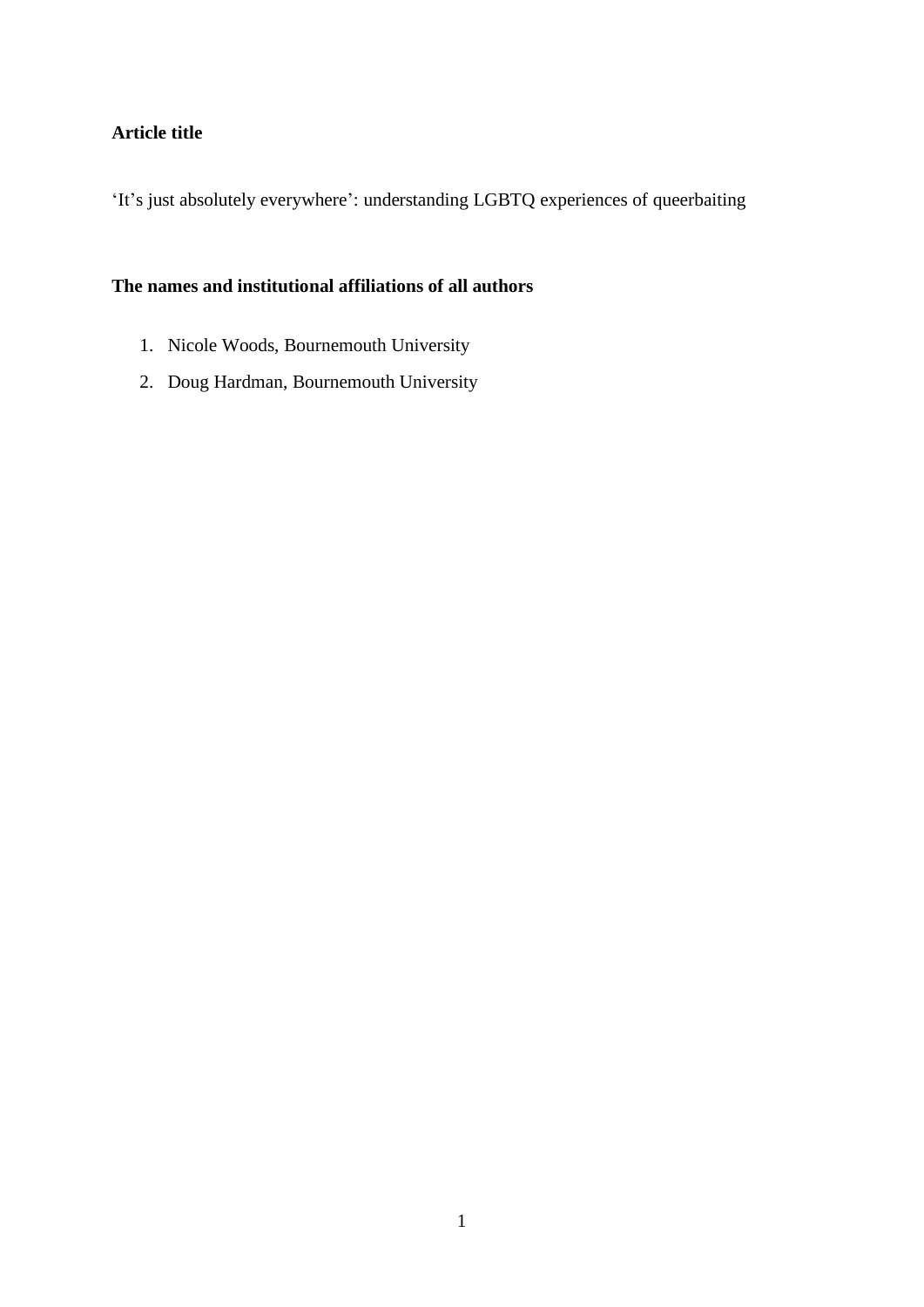#### **Abstract**

Queer media plays a significant role in the education and validation of emerging LGBTQ individuals. Although the volume of such media has increased, there are still ways in which it is misrepresentative. One such example is the practice of queerbaiting, which has been defined as media appearing but failing to provide allegiance to issues of queer visibility. Utilising phenomenological inquiry through application of semi-structured interviews, five university undergraduates who self-identified as LGBTQ described their experiences, thoughts, and feelings of queerbaiting. Consistent with prior research, participants felt that queerbaiting was an exploitative practice, which may have implications on identity development and acceptance. Opinions differed on what constitutes queerbaiting and the intentions of those who contribute to queerbaiting practice, suggesting that queerbaiting is a multi-dimensional phenomenon best understood as an umbrella term for diverse practices. From this we developed a new taxonomy of queerbaiting with three major forms: consumer queerbaiting; cultural queerbaiting; and social queerbaiting. Recognition of these three forms of queerbaiting may improve understanding of queerbaiting and its effects in future research and the diverse settings in which queerbaiting occurs.

#### **Keywords**

Queerbaiting taxonomy; LGBTQ media; Queer media; LGBTQ identity development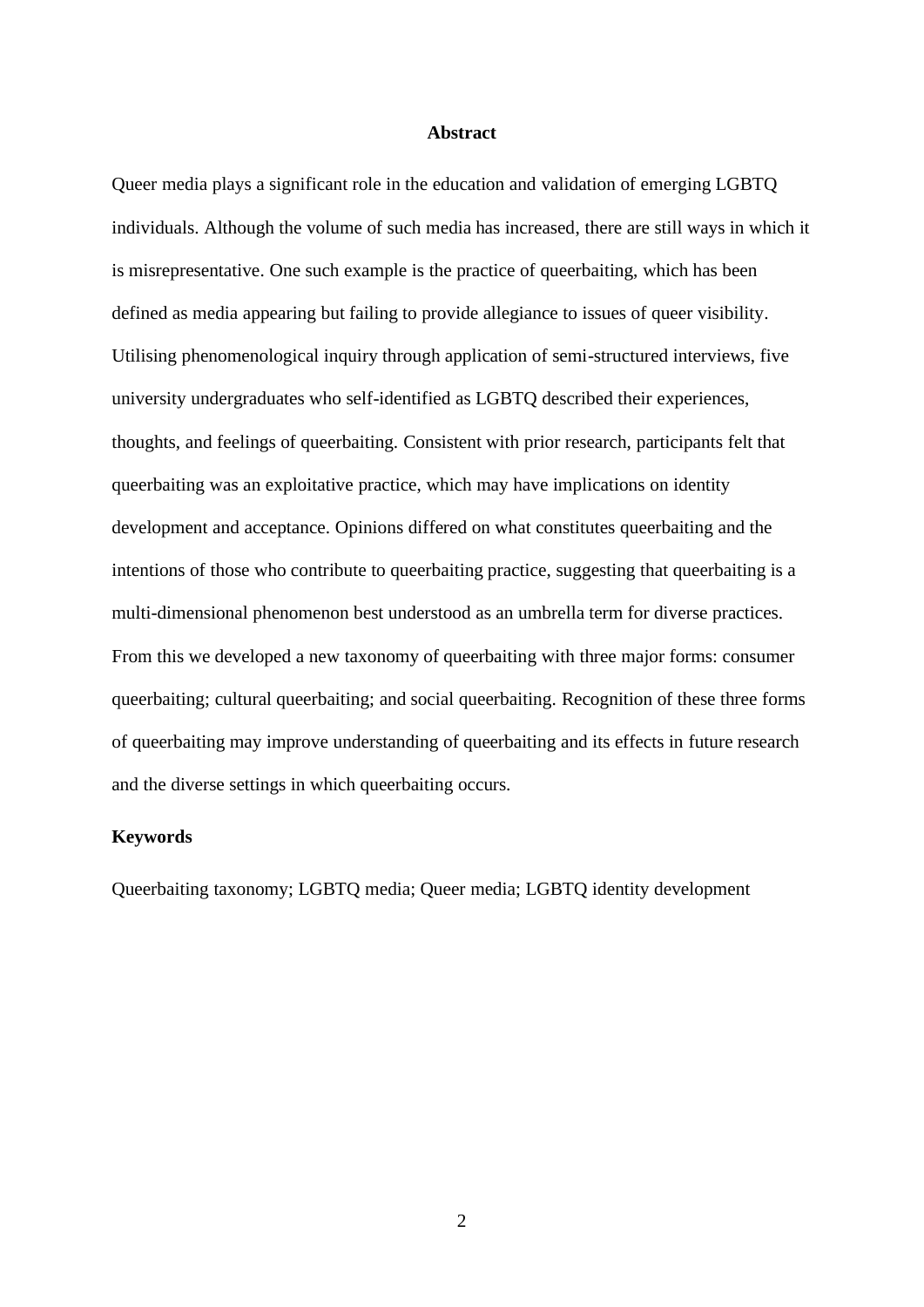## **Introduction**

Over the last decade, the volume of queer media has undoubtedly increased (Chu, 2019). Less than 2% of characters identified as LGBTQ in the 2005 television season compared to 11% in 2019 (GLADD**,** 2005; 2019). Although a rise in queer characters and plots is positive, it is paramount that queer media is also well-represented; merely existing is not enough (Scott, 2019). However, misrepresentative depictions are still prevalent (Chambers, 2017), insofar as a majority of queer characters are portrayed as one-dimensional (McInroy & Craig, 2017) and lack intersectional variety. GLADD highlight in the television season of 2018 to 2019, only 2.1% of queer characters had a disability, and over half of queer characters were white (GLADD, 2019). Characters are often portrayed as "the sassy gay best friend" (Stanley, 2019, p. 8) or follow the socially isolated and bullied trope (Marcoux, 2020). Although these storylines depict the reality of many LGBTQ individuals, and parts of their identity they are empowered by, the lack of variety in depictions is harmful to LGBTQ individuals and non-LGBTQ individuals alike. These stereotypes have been recognised by those identifying as LGBTQ, who report that a majority of storylines are misrepresentative of what it means to be queer (McInroy et al., 2017). Similarly, plots focus largely on LGBTQ individuals as victims (Waggoner, 2018) – queer characters are often killed, a phenomenon referred to as *Bury Your Gays* (Hulan, 2017; Waggoner, 2018; GLADD, 2018). This issue is so pervasive that it has led to articles detailing LGBTQ television shows and films which *do* have a happy ending (see Guiltenane, 2018; Megarry, 2019; Marcoux, 2020)

## **The role of media in representing queer identities**

Although some argue that queer media representations have improved (Stanley, 2019; Jacobs & Meeusen, 2020; Cook, 2018; Ayoub & Garretson, 2017), some counter this, suggesting that improvements are still required (Paceley & Flynn, 2010; Sanz López, 2018; Avila-Saavedra, 2009). In a heteronormative society where there are often calls to axe shows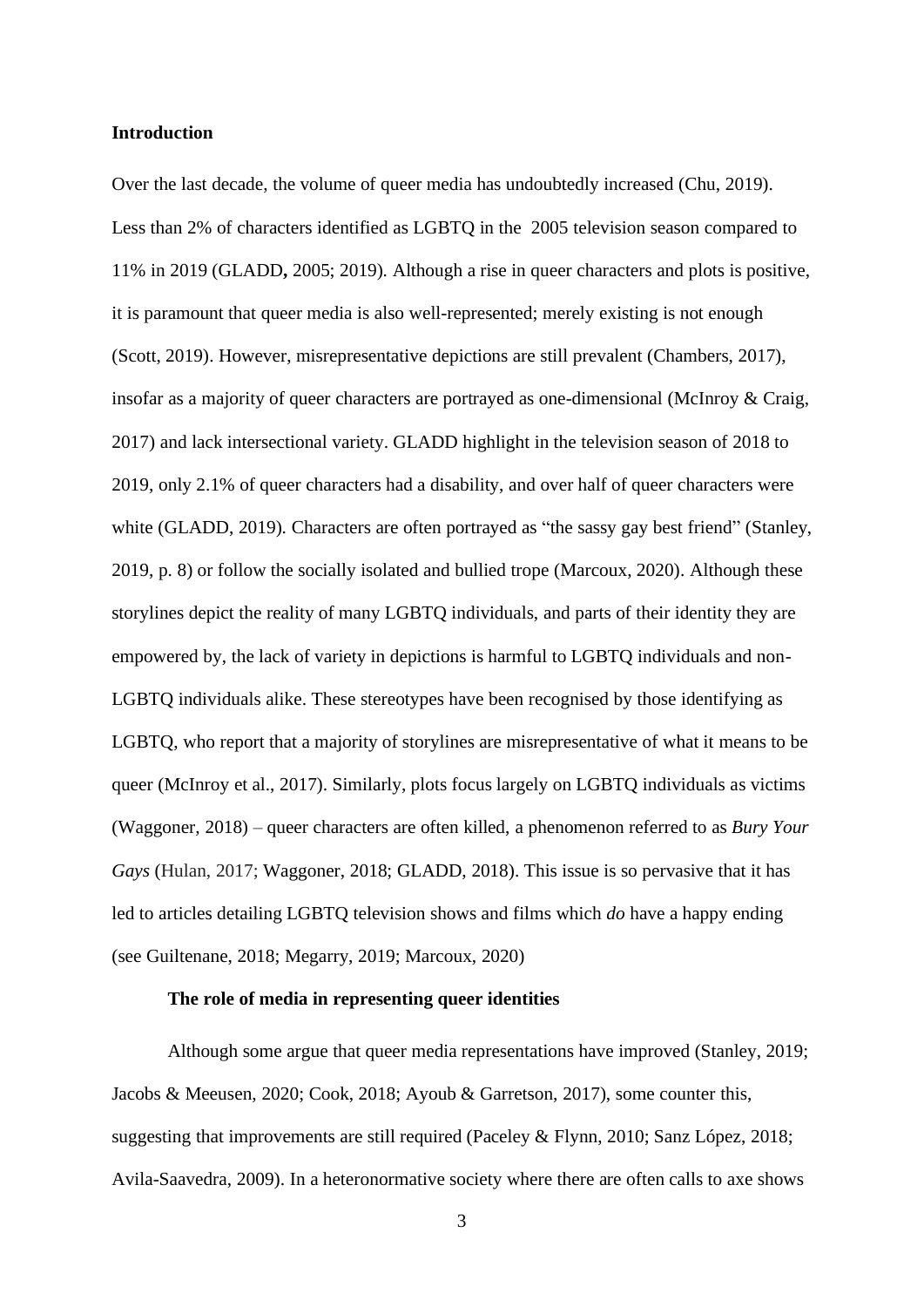depicting queer characters (Wilkinson et al., 2019), it is imperative that media is representative; especially as it plays an important role in education, validation and selfesteem of LGBTQ individuals (Gray, 2009). LGBTQ depictions through film and television bring a level of emotional investment that imagery alone cannot, due to developing characterisation and storyline (Murphy, 2015), helping to diminish stereotypes and promote acceptance in heterosexual audiences (Bond & Compton, 2015).

The importance of media in representing queer identities is amplified by the lack of LGBTQ education presented to those emerging as queer (Bradford, 2019; Bond et al., 2009). In the last Stonewall School Report, 76% of LGBTQ pupils had never discussed bisexuality at school, 77% had never been taught or discussed gender identity, and just 10% had learned where to go for advice about being transgender (Bradlow et al., 2017). Despite media being the main source of education for emerging queer individuals, there are still inconsistencies in representation, with some identities represented more commonly than others. Gay cisgender males made up 38% of LGBTQ media representation in 2019, compared to bisexuality making up 25%, and transgender individuals just 6% of representation (GLADD**,** 2019). Promoting validation of queer identities in media is critical, especially as LGBTQ youth are likely to experience greater levels of distress, substance misuse and increased suicide attempts relative to those who identify as heterosexual and cisgender (Almeida et al.,2009; Bolton, & Sareen, 2011; Law et al., 2015). Validation through representative media depictions can increase positive feelings of self (Craig et al., 2015), providing an "affirmational impact" upon its queer audiences (Roach, 2018, p. 7). Such validation is reliant on reducing practices that contribute to misrepresentation. One such practice is the phenomenon of queerbaiting.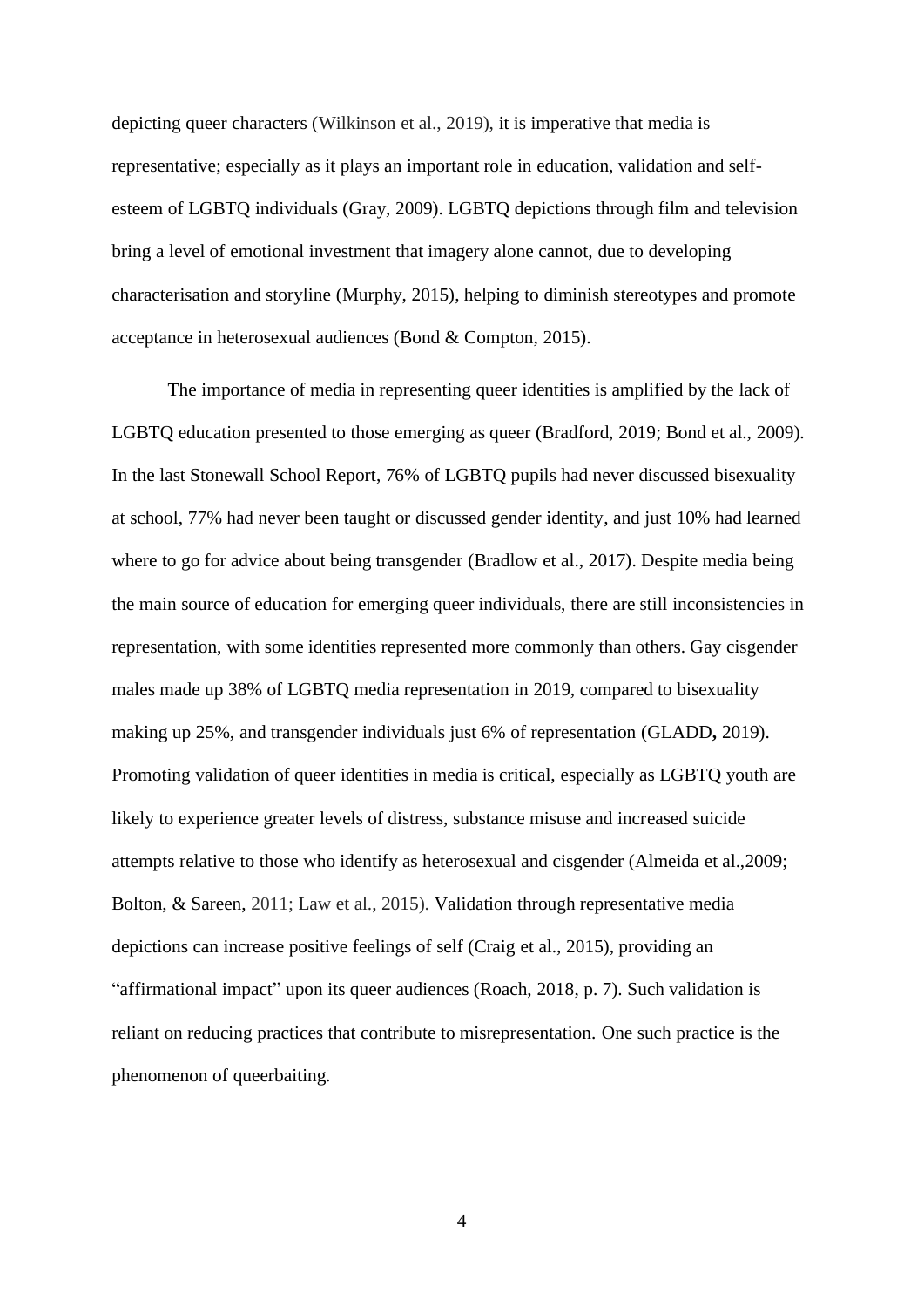## **Queerbaiting**

Queerbaiting is a term originally reclaimed as a means of queer activism through fan discourse, to hold producers accountable for their role in potentially misrepresentative queer media (Brennan, 2019). It was typically used to describe a storyline depicting two same sex characters who appeared to be developing a romantic relationship with one another (for examples of queerbaiting practice, see Collier, 2015; Brennan, 2018a; Bridges, 2018). Despite the characters' apparent interest, they would never establish a romantic relationship, much to the confusion of viewers. Queerbaiting was thus originally understood and coined by queer activists as an unrealised queer subtext or plot used to lure queer audiences (Nordin, 2015). This may occur in the main body of text, show or film, or equally the paratext and marketing of the work (Ng, 2017). A more recent understanding of queerbaiting encompasses many forms beyond entertainment (Abidin, 2019). LGBTQ rainbow marketing – *rainbow washing* – has been postulated as a form of queerbaiting (Abraham, 2019), which appeals not only to LGBTQ audiences, but also cisgender and heterosexual audiences (Bronski, 1984; Sender, 1999; Tsai, 2012; Oakenfull et al., 2008). Moreover, celebrities and those in the public eye are increasingly being accused of queerbaiting, as they make hints towards a queer identity but confirm that they are straight and cisgender (Brennan & McDermott, 2019; Ritschel, 2019), through what is termed 'queer coding'(Roach, 2018). As activism through queerbaiting evolves, it has been difficult to ascertain a unified definition of the phenomenon; for example, some content regarded as queerbaiting can provide queer visibility (Ng, 2017). What appears to underpin the queerbaiting phenomenon is how queer visibility develops (Ng, 2017) and how consumers perceive the intentions behind such visibility. Therefore, Brennan's (2019, p. 1) recent definition of queerbaiting as "the act of appearing to provide allegiance to issues of queer visibility and then failing to provide this in any tangible way",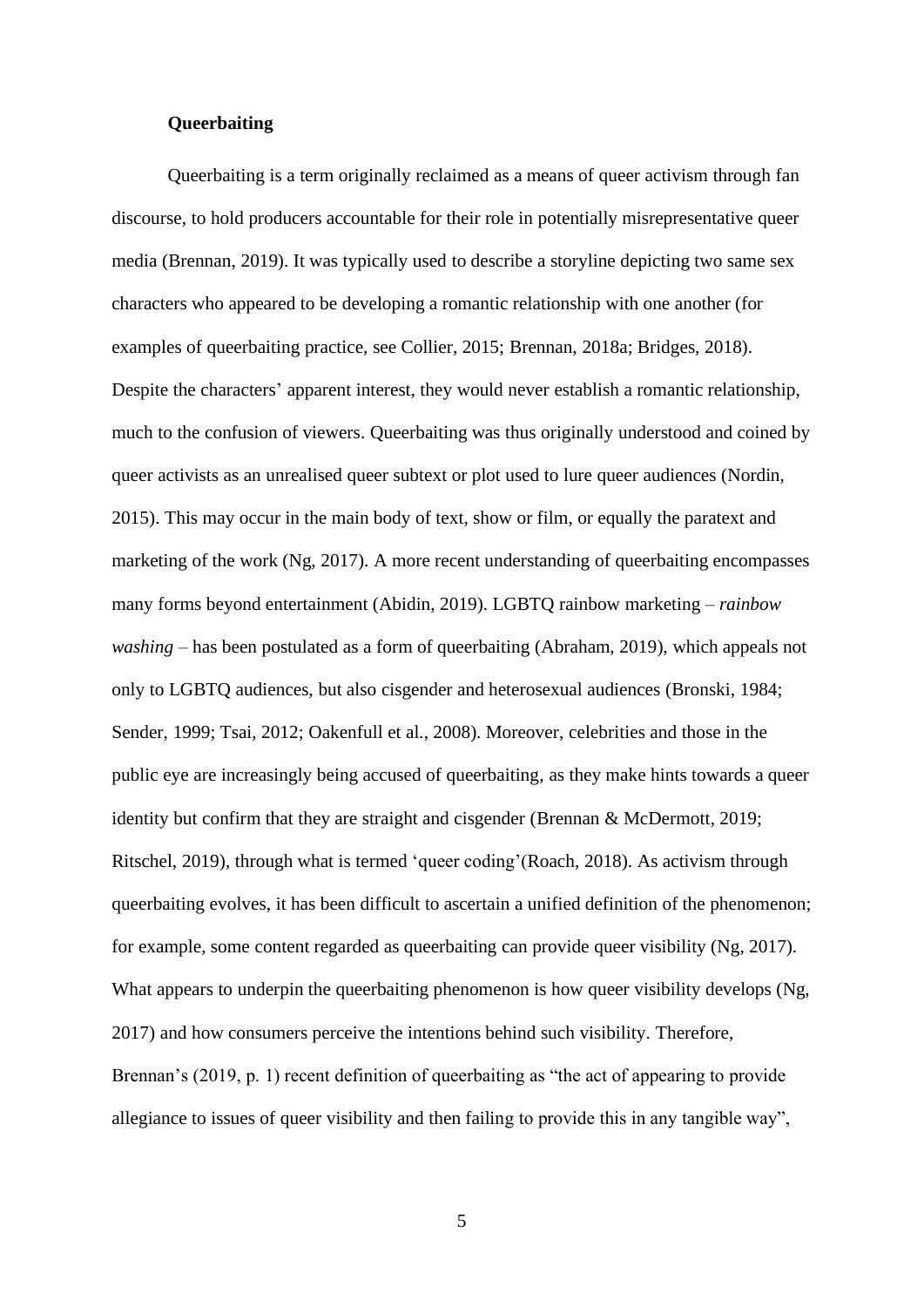arguably provides a suitable multi-dimensional definition that incorporates the role of perception in the consumer.

There are a number of explanations for why queerbaiting might occur. First, as a tactic to lure queer audiences whilst ensuring that heterosexist audiences are not alienated by queer content (Bridges, 2018; Scott, 2019; Gillig & Murphy). Alternatively, as an attempt to market to the LGBTQ community and allies (Hicklin, 2012; Santen, 2015; Cowan & Valentine, 2006; Abraham, 2018). Companies who openly support the LGBTQ community encourage not only a queer marketing demographic, but also their non-queer counterparts, who are more likely to support a company that openly supports gay rights (Ennis, 2019; Nölke, 2018). Queerbaiting is a subjective experience, thus the reasons why it occurs (and inferences of intention) are necessarily contested.

The definition of queerbaiting has varied heavily (Nordin, 2015), perhaps due to the subjective and evolving multi-dimensional nature of the phenomenon. However, whilst there is active discussion on definitions, investigations into how LGBTQ individuals experience and perceive queerbaiting are underrepresented. It is evident within prior literature and fan discourse, that queerbaiting is regarded mostly as a negative practice (Brennan, 2019), yet opinions from LGBTQ individuals outside of fandom space have not been explored. This is especially important, as it has been argued that outside of social media sites such as Tumblr and Twitter – where fan and queer activism is high – queerbaiting may not be recognised (Nordin, 2015). Previous studies have used virtual ethnographic and close reading methodologies to explore individual views and examples of queerbaiting (see Nordin, 2015; Brennan, 2018a). Therefore, we used a phenomenological approach to explore the experiences of queerbaiting in those who self-identify as LGBTQ.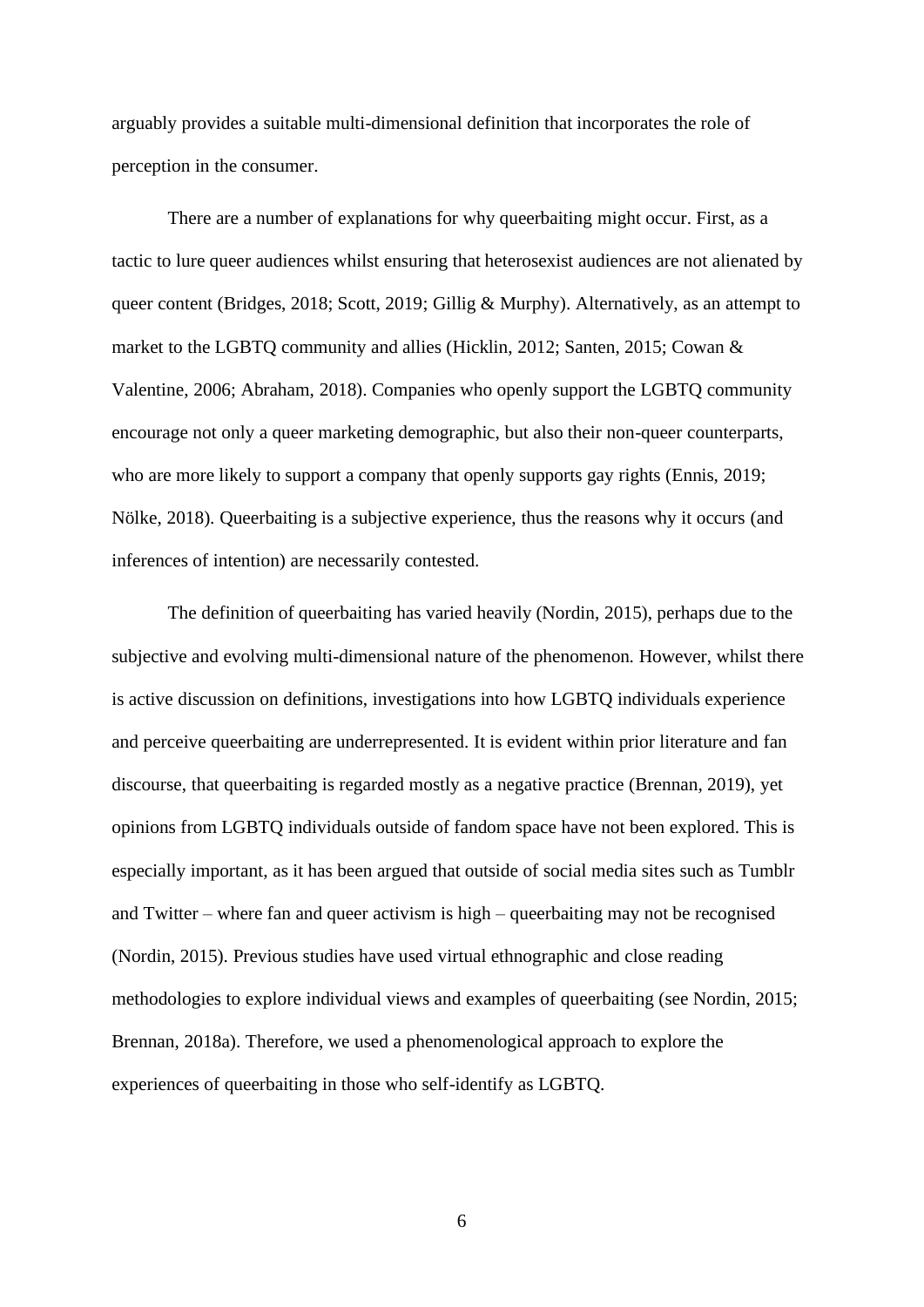#### **Method**

## **Methodology**

We used an interpretive phenomenological methodology, underpinned by the philosophical principle that "lived experience is an interpretive process, situated in an individual's lifeworld" (Neubauer et al., 2019, p.92). This allows those with lived experience of a phenomenon to share their own, often overlooked, understandings of the world (Creswell & Poth, 2016), which is crucial when exploring a phenomenon that potentially affects minority communities (Crockett et al., 2018).

## **Participants**

Five undergraduate students who self-identified as a member of the LGBTQ community were recruited using opportunistic sampling. The mean age of participants was 21. Participants identified as: mostly gay and non-binary (1), bisexual cisgender female (1), pansexual cisgender female (1), bisexual transgender masculine (1), gay transgender masculine  $(1)$ .

## **Procedure**

The first author (NW) conducted audio-recorded semi-structured interviews with the participants, lasting approximately 1.5 hours, using the FaceTime video calling application. NW asked participants about their perceptions and experiences of identity development, LGBTQ media and queerbaiting, using an interview schedule developed from prior literature. Audio recordings were transcribed for analysis within five days of each interview and subsequently deleted.

NW is a white, cisgender woman, who self-identifies as queer in sexuality. Disclosing a likewise identity to participants can help to reduce hierarchical relationships between participant and researcher (Campbell & Wasco, 2000) but it may produce social desirability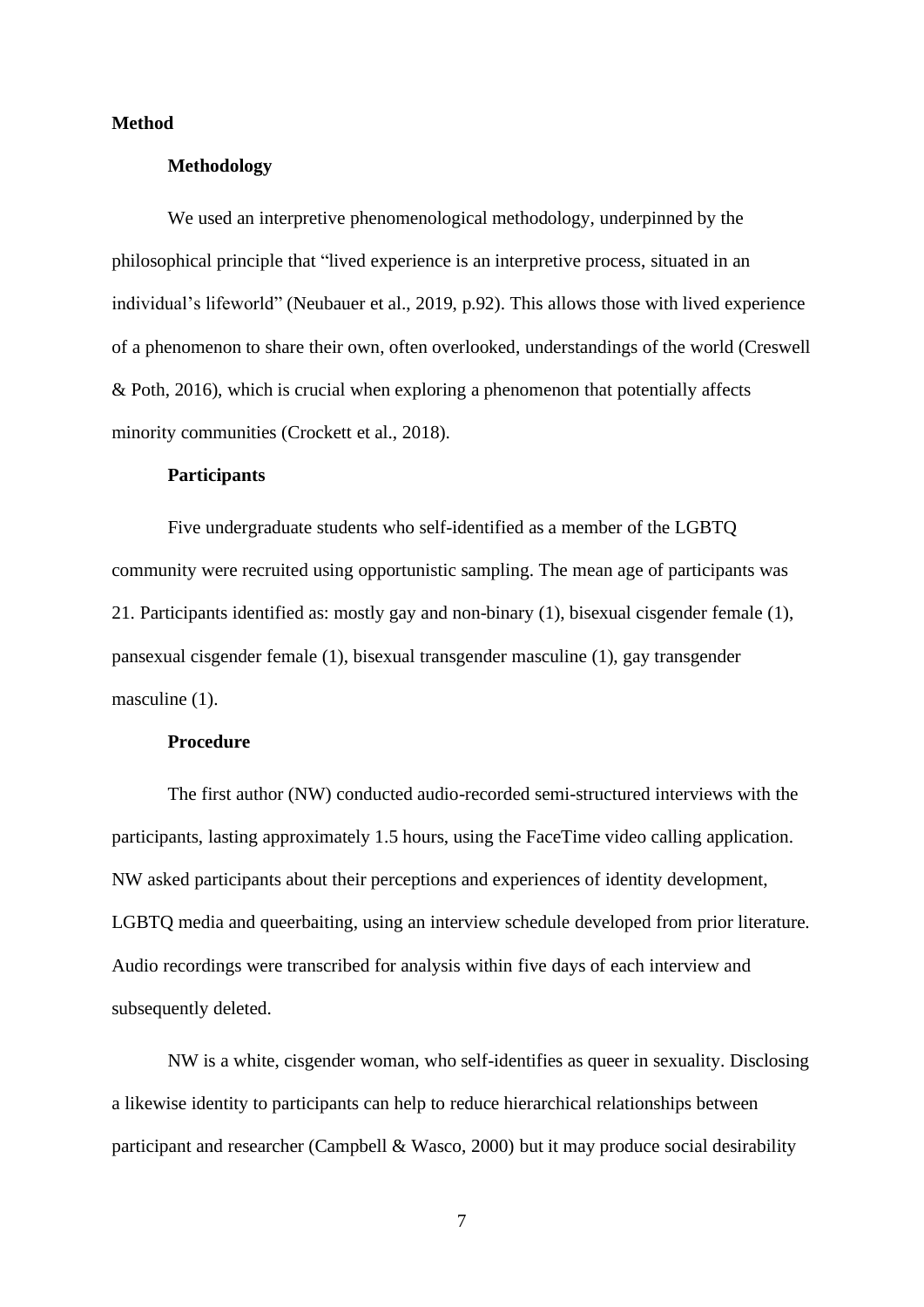effects (LaSala, 2003). NW decided to disclose her identity to participants to encourage participants to feel at ease whilst discussing LGBTQ issues. Such an insider approach provides perspective that an outsider may not consider (McDonald, 2013; Wigginton & Jenny, 2016) but may lead to overlooking things deemed logical and unimportant (McDonald, 2013). We accepted this potential trade-off in the service of enacting social change and providing a level of LGBTQ advocacy (Schmitz, Tyler & Robinson, 2019).

## **Data analysis**

We analysed the data using thematic analysis, as outlined by Braun and Clarke (2006), which follows six phases of analysis. The first phase of familiarising oneself with the data commenced whilst transcribing the interviews. NW then produced initial codes which were developed into themes and sub-themes. We reviewed and developed the themes and sub-themes, ensuring they worked in relation to one another. We then refined and defined each theme and sub-theme. Although other methodologies, such as Interpretative Phenomenological Analysis could be used within a phenomenological framework, we used thematic analysis due to its epistemological freedom (Maguire & Delahunt, 2017) and practice-based approach.

#### **Ethics**

The British Psychological Society's (2018) Ethical Guidelines were followed. All participants gave informed written consent prior to data collection, and were given debrief forms which further clarified study intentions and included signposting information to various LGBTQ and wellbeing organisations. To ensure confidentiality, all participants were given pseudonyms. Ethical approval was granted by the Bournemouth University Department of Psychology Ethics Committee, case number 29213.

## **Results**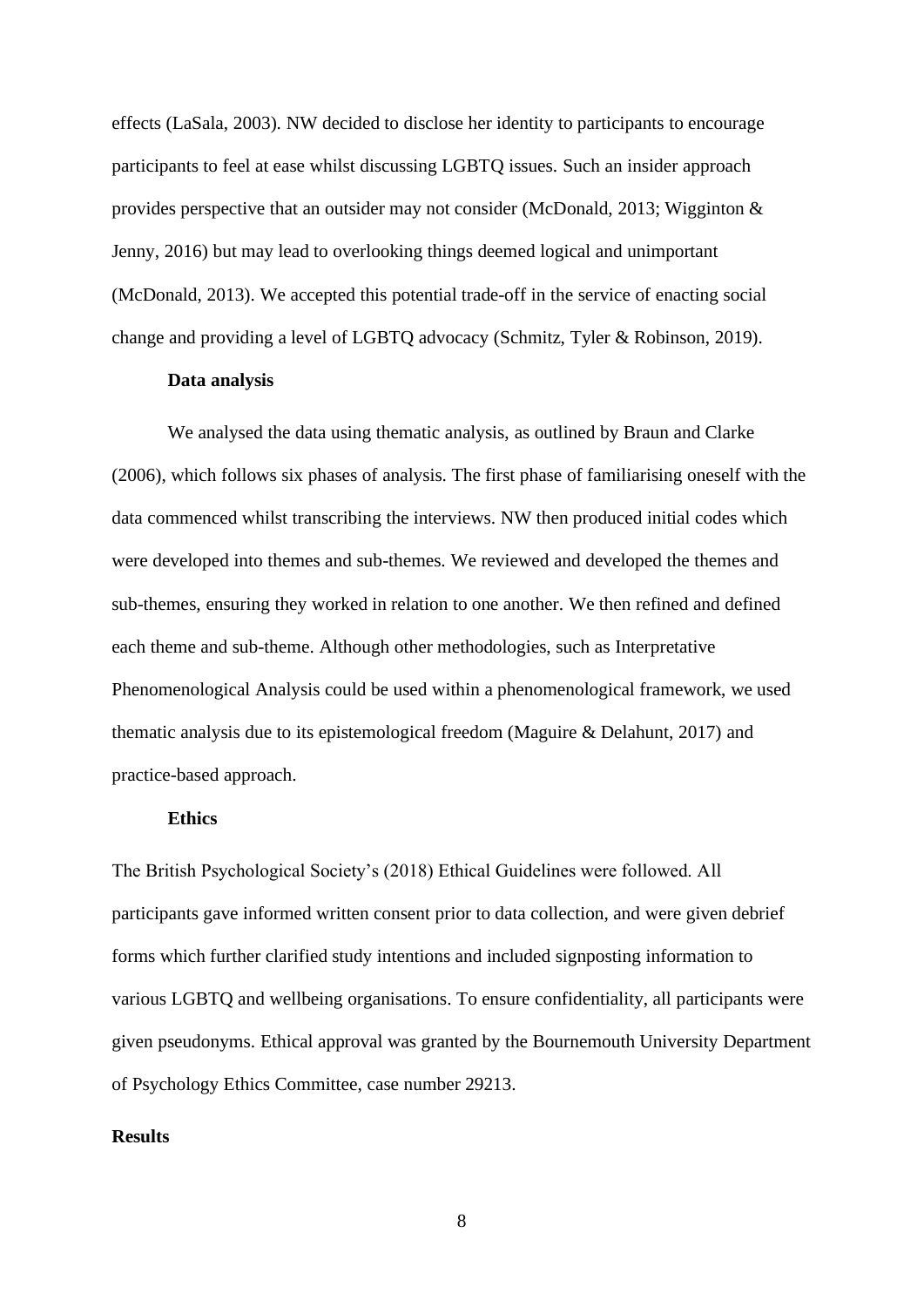Two main themes and six sub-themes were identified. The first theme, *importance of queer media*, encapsulates a fundamental point from the data: queer media plays a highly important role in queer and queer emerging individuals' lives by providing a safe place to explore and develop identity. The second theme, *issues of queerbaiting*, highlights experiences and opinions of queer individuals on the practice of queerbaiting. Participants experienced multiple occasions of queerbaiting and generally regarded it as a negative and exploitative practice. Given the importance of queer media, participants suggested that queerbaiting may have significant implications for queer identity development and validation.



*Figure 1. The relationship between themes.*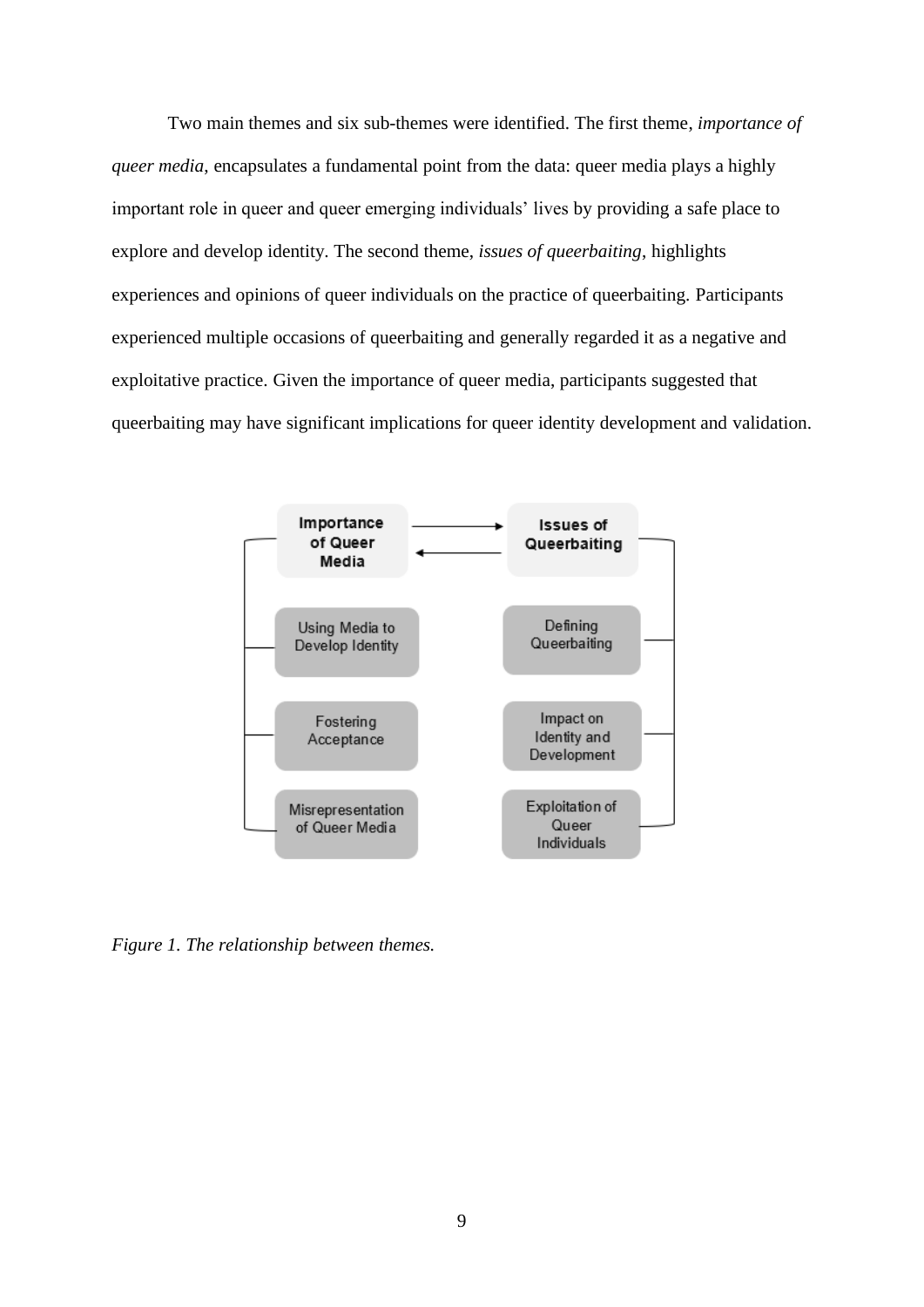#### **Importance of Queer Media**

Queer media was identified as a positive force that can promote acceptance of self, acceptance of the LGBTQ community and provide a safe place to start exploring one's identity. Participants highlighted the many forms of queer media they consume online and offline, including TV, film, print, music, video games and social media. Misrepresentations, underrepresentation, and stereotypes were considered present within the queer media participants used and were perceived as posing a risk to the positive aspects of queer media. Within the first theme, we identified three sub-themes: (1) using media to develop identity, (2) fostering acceptance, and (3) misrepresentation of queer media.

## *Using media to develop identity*

All participants reported that queer media helped them to develop their identity in some way, with some seeking out media to develop their identity: "*I did seek out queer based media a lot when I was younger, probably around when I was 14 and coming to terms with my sexuality, I tried to watch a lot of things.*" (George). However, one participant "*found my identity because I was already watching LGBT-based media.*", by realising that they related a lot to the queer depictions, "*you know like YouTubers? They were like saying about how they knew they were like gay or whatever and then I was like… 'oh some of this applies to me actually!'" (*Amy). Some participants also shared how an increase in queer media may make it easier for individuals to come to terms with their identity, insofar as "*a lot more people are coming out due to TV shows and that, a lot of people are now, yeah."* (Harry).

#### *Fostering acceptance*

Seeing queer depictions whilst developing identity led to acceptance of identifying as queer, because "*it'd just make me and just others who are coming out to just be more comfortable with themselves*" (George). Queer media also acted as a safe place, fostering a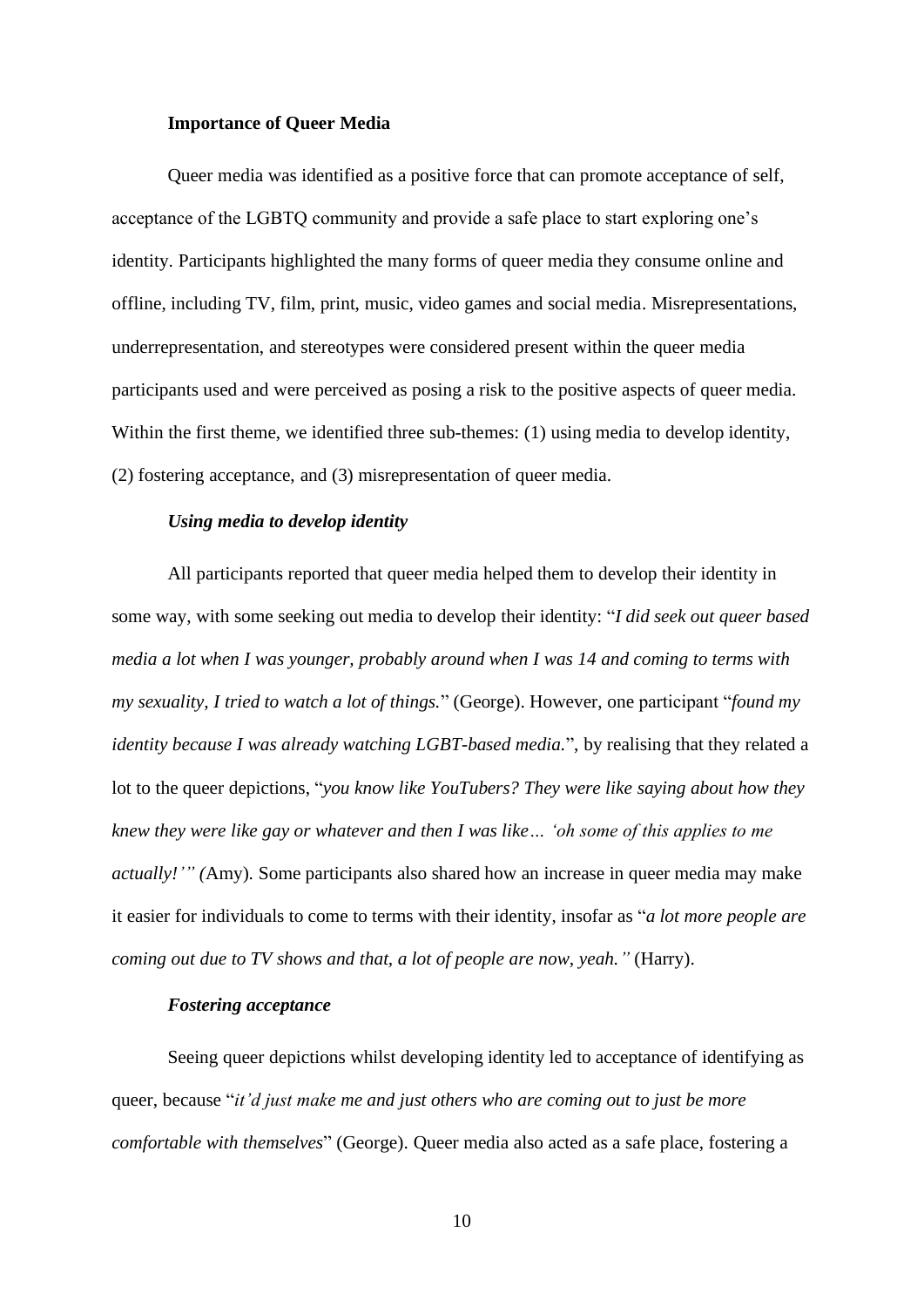sense of comfort: "*it's kind of homely to watch people who feel the same and identify a little bit differently with gender and sexuality*" (Harry). Furthermore, some added that queer media representation may promote acceptance in those outside the community, because "*people would change their perceptions of people who were LGBT and hopefully people then would stop bullying or being homophobic, which would be, ideal*" (Elsie). Such acceptance was in part attributed to the increase in queer media and the presence of queer identity generally:

There's definitely a lot more coverage of pride events and just like, just general LGBT sort of activity. (Harry)

Yeah, I never could have expected this, like I had seen one trans character on TV when I was younger, but it was a bad representation. Yeah, I think now there's a lot more lesbian, gay, bi, trans, even asexual stuff! (George)

#### *Misrepresentation in queer media*

All participants expressed that there are misrepresentations and stereotypes in queer media, inasmuch as storylines are centred solely on a character's struggles, rather than presenting a queer character as a well-rounded depiction: "*the representation side needs to be, better thought out for most TV shows and such.*" (Craig).

LGBT characters, need to be seen more as like, people and not like, their sexuality or gender, or 'transness' or whatever, because I often find that all of their storylines often centre around them being gay, them coming out and then like, and then like they find a relationship and the whole issue of, like any issue they have is because of their sexuality. (George)

Yes, that's it, bury your gays! Because of the amount of gay characters that just get killed off unnecessarily in TV programs. Everybody is dying for no reason. I mean at least it's not of HIV or AIDS, but that's beside the point. (Craig)

These depictions left individuals feeling frustrated that queer media "*should be more realistic for how it is, it doesn't need to be educational, it just needs to be a bit more*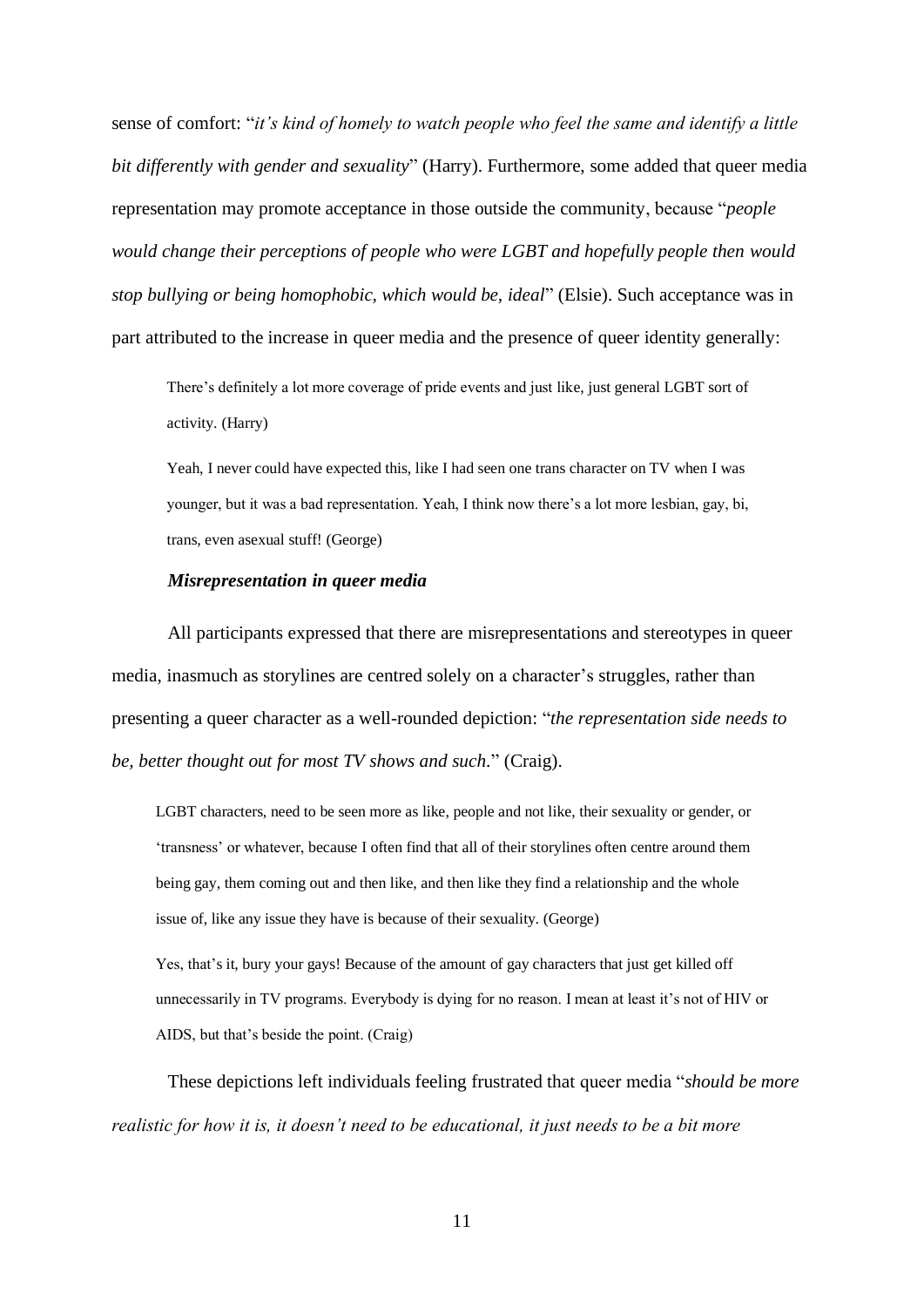*accurate.*" (Harry). Misrepresentation also took the form of underrepresentation of queer identities, particularly certain sub-identities:

Just show the same amount that straight, cis people get, have the same amount of characters, because there are so many LGBT people in the world now. (George)

Bisexuals don't get much representation, like I can list maybe a small handful where bisexuals are actually represented. (Craig)

One participant further discussed how the volume of free queer media is low, resulting in individuals either having to pay to access queer content, or try to access it illegally, noting that "*you literally have to pay for the gay"* (Craig).

## **Issues of Queerbaiting**

The second main theme incorporates the ways in which queerbaiting presents itself as an issue, highlighting how it may affect queer and queer emerging individuals. Overall, queerbaiting was perceived by participants as an intentional and inherently negative, exploitative practice, with possible implications for self-acceptance and identity development. Within the theme we identified three sub-themes: (1) defining queerbaiting, (2) impacts on identity development, and (3) exploitation of queer individuals.

## *Defining queerbaiting*

Definitions of queerbaiting differed strongly between participants; however, the phenomenon appears to be underpinned by a feeling of deception towards the community. Two participants gave similar definitions of queerbaiting as a queer TV plot or character which is not fully realised. One participant suggested that queerbaiting is a tactic utilised in both media and marketing, to increase fans and revenue:

See there's like two types for me: there's like in the media and then there's when business or brands try and adopt like, an LGBT stance to promote their products. I guess they work similarly, in terms of making profit and television ratings. (Craig)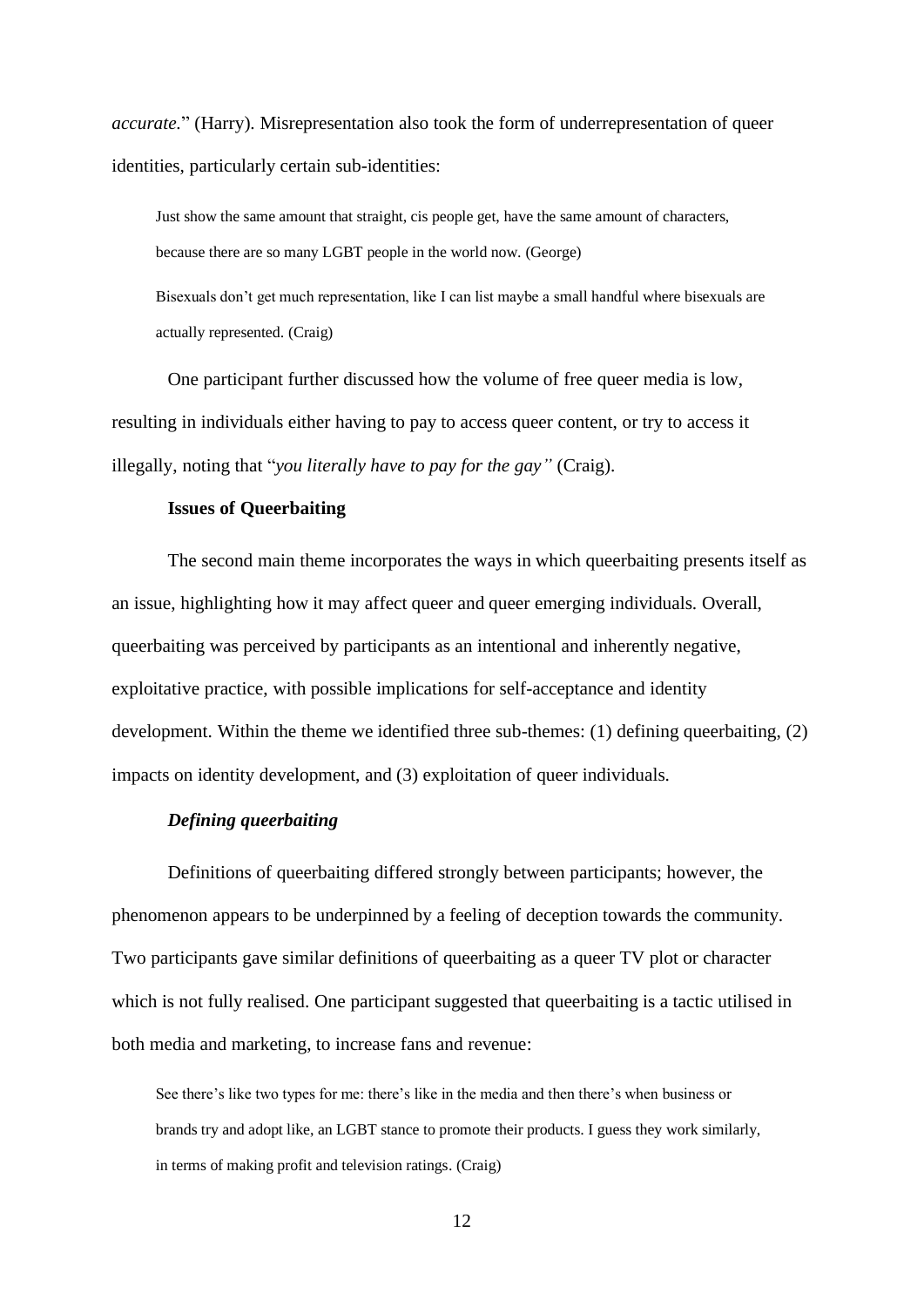All participants seemed unsure on a definition but were aware of queerbaiting as a concept. This lack of a clear definition resulted in the topic of queerbaiting being "*not one of these things that gets brought up very often* [in conversation]" (Craig). Regarding a cohesive definition of queerbaiting, opinions were mixed. One participant felt "*there should* [not] *be a set definition because as you say, it can mean anything to anyone. I think there should be kind of requirements of what it should mean. But not an actual definition.*" (Elsie). Another highlighted the toxicity that can be found on online social media platforms, suggesting that individuals may take part in online shaming of individuals and companies, through what is known as '*cancel culture'* (Amy). A lack of a cohesive definition may result in disagreement over queerbaiting in practice, resulting in the shaming of an individual who is perceived, perhaps contentiously, to be queerbaiting**.** Other participants felt that a set definition may make queerbaiting a less common occurrence, as media outlets and those who consume queer media would become aware of queerbaiting tactics and "*they'll be like 'oh yeah, this isn't right!'*" (George).

#### *Impacts on development and identity*

All participants said that experiencing what they perceive to be queerbaiting when developing their identity would have had an impact upon their development. When discussing this, some suggested that watching media that was perceived as queerbaiting made them feel confused about their identity, potentially leading them to question it:

I mean **I** did watch shows that had queerbaiting when I was coming out with my sexuality, and erm yeah, I think it kind of does just yeah, kind of confuse you? And it slows down kind of the process? Because you don't get the content that you're almost expecting and get excited by and it kind of leaves you just a bit upset and yeah, just confused. (George)

It's one thing googling or looking for information on what you think 'you are' and what you identify as. But then, seeing differently or seeing it then not happen in the media just makes you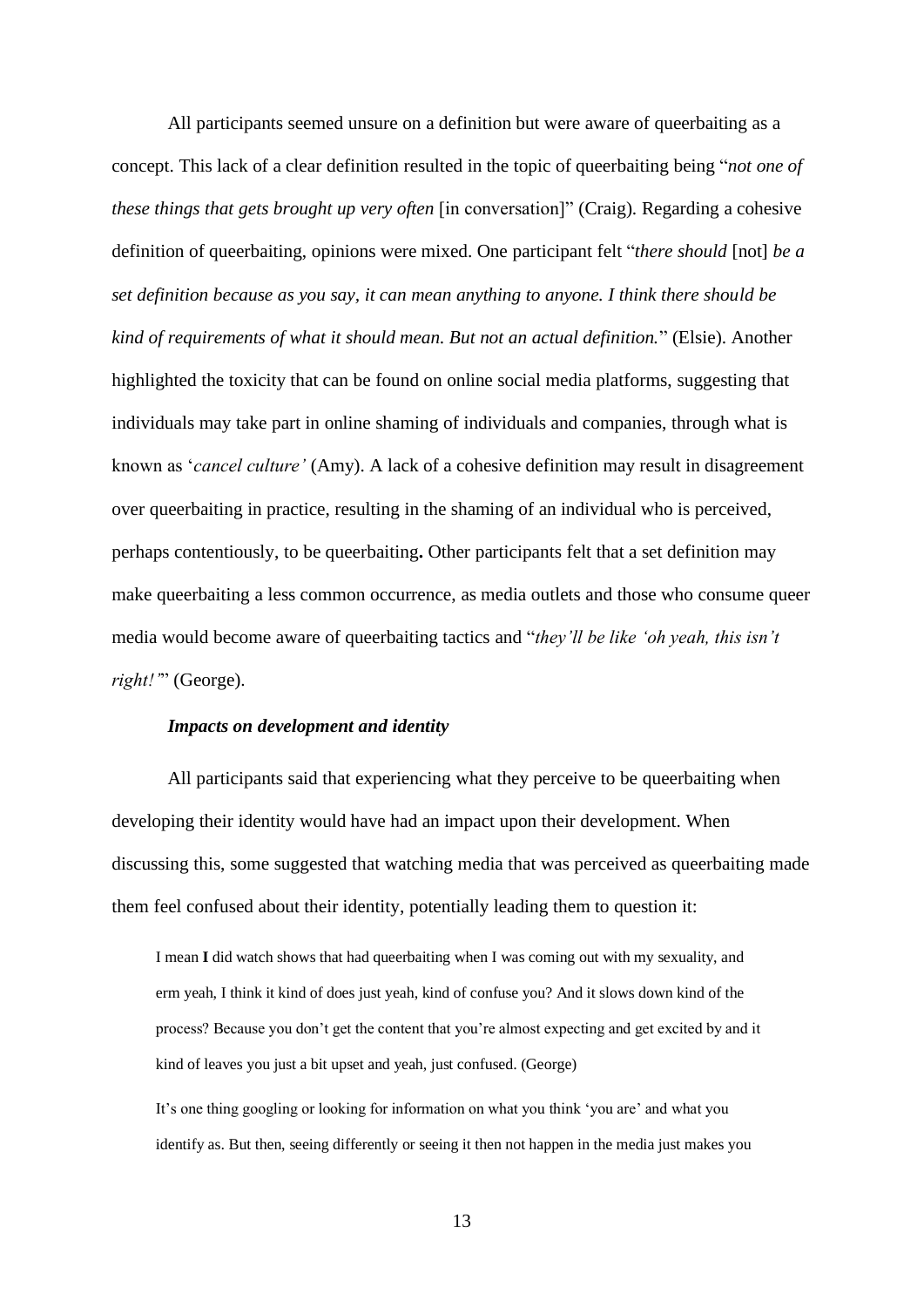more confused. It just makes you think, 'wait is this wrong? Am I wrong?' You just make yourself more confused and it just becomes harder for you. (Elsie)

Participants agreed that anyone may be affected by queerbaiting, regardless of their identity, insofar as "*not everyone's necessarily seeking out LGBT media because they are* [LGBTQ]*. Sometimes, they just want to become more informed, or they're just an ally or just enjoy it.*" (Elsie). Queerbaiting may thus, beyond impacting identity development in queer emerging individuals, also affect perceptions of those outside the community.

## *Exploitation of queer individuals*

Through discussion of queerbaiting experience and prevalence, the theme of exploitation emerged heavily. Participants discussed their own experiences of queerbaiting, suggesting it is a prevalent multi-dimensional phenomenon, present in TV and film, marketing, and daily interactions with others:

'Yeah, queerbaiting is just absolutely everywhere.' (George)

Sometimes when you speak to people online and they say certain things or they'll use certain slang that used to like, belong to the LGBT community and you see that terminology and you're like 'Oh, so are like you?' and they're like 'Uh, no'. (Amy)

All individuals perceived queerbaiting to be an intentional tactic employed by media and marketing to receive more views and revenue and therefore exploit queer culture and individuals. Individuals ultimately felt that companies appear to promote queer visibility through the creation of LGBTQ themed products and participation in pride parades, but such products were often deemed to offer poor representation, with some participants highlighting the lack of support for queer individuals throughout the rest of the year:

I understand from a marketing perspective there is a lot of psychology behind it like 'how can we get the gays to believe in our product!' and it's like, but you've just put a rainbow flag on a plain white t shirt and marketed towards us you know. (Craig)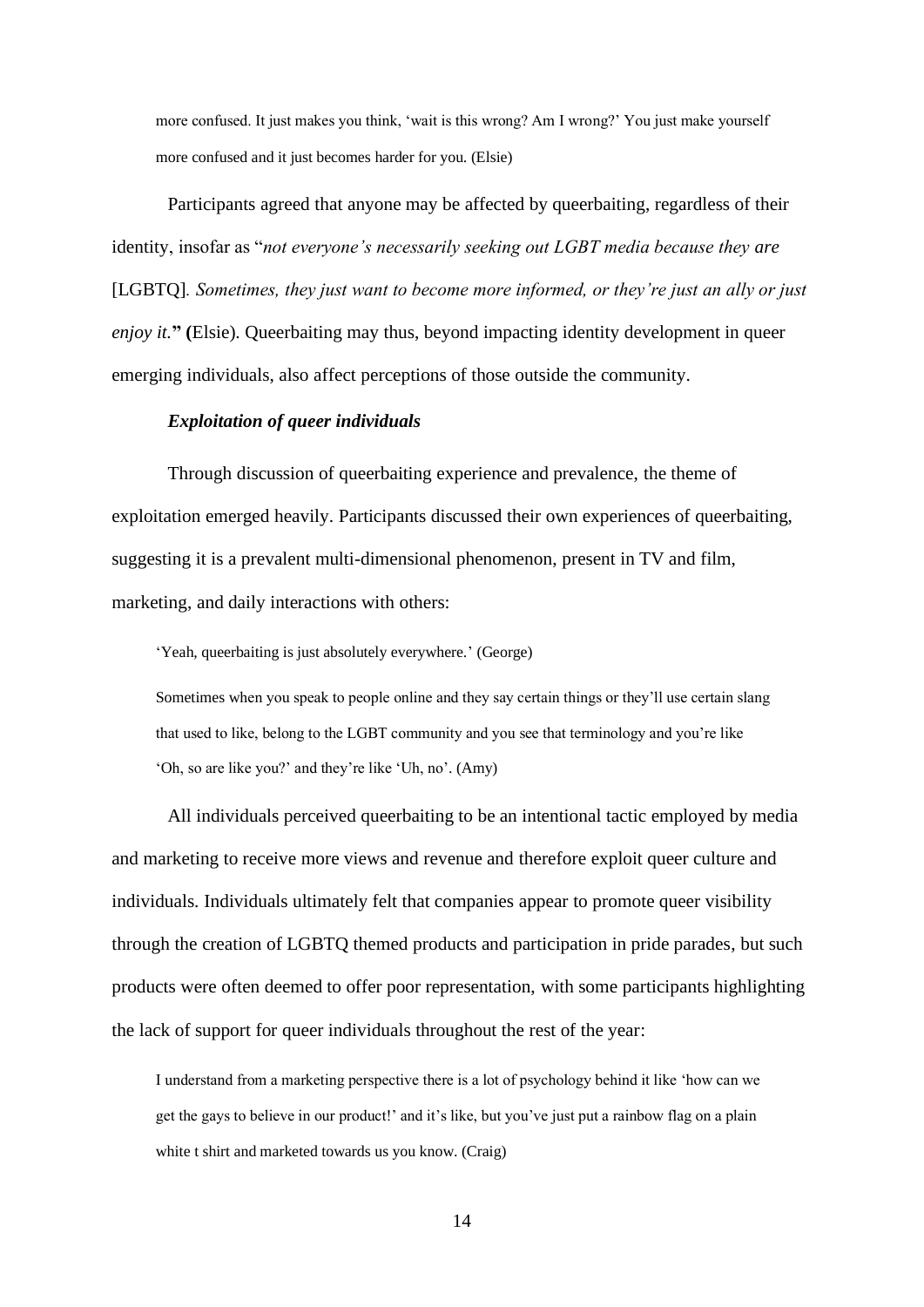They're like 'well it's really only 3 months out of the year that we have to generically include every member of this community and then it's just back to normal and all the products go off the shelves. (Harry)

Queerbaiting was viewed by participants as an intentional practice, which is thought to occur to draw in viewers through controversial practice or to ensure non-queer individuals are not alienated by queer media. Ignorance of what it means to be queer was also identified as a possible reason why queerbaiting may occur, because "*people don't understand the whole being queer… they think they're representing someone when they're actually not.*" (Elsie).

Participants also explicitly questioned the morality of queerbaiting, suggesting that it is wrong to exploit certain identities in order to receive more views and money:

It makes me feel like you've been cheated a bit. It's kind of that feeling that you know something really bad exists that it's kind of affecting a group of people that are already vulnerable and already are 'targeted' if you want to say, negatively. And it just kind of, it makes the perception of the community kind of worse. It seems to target vulnerable groups. (Elsie)

If you're going to flout it around and make money off of it, like, you've got to define yourself. Because you can't just be doing it for the sake of profit. (Craig)

Participants ultimately thought queerbaiting misleads people into thinking they are going to receive adequate representation when they are not, leading to feelings of frustration and dehumanisation: "*I would just like people to get their shit together and stop luring us in like we're not people.*" (Craig). It is a practice which all participants agree should stop, as it presents issues in LGBTQ lives and negatively impacts outside perspectives of the community.

## **Discussion**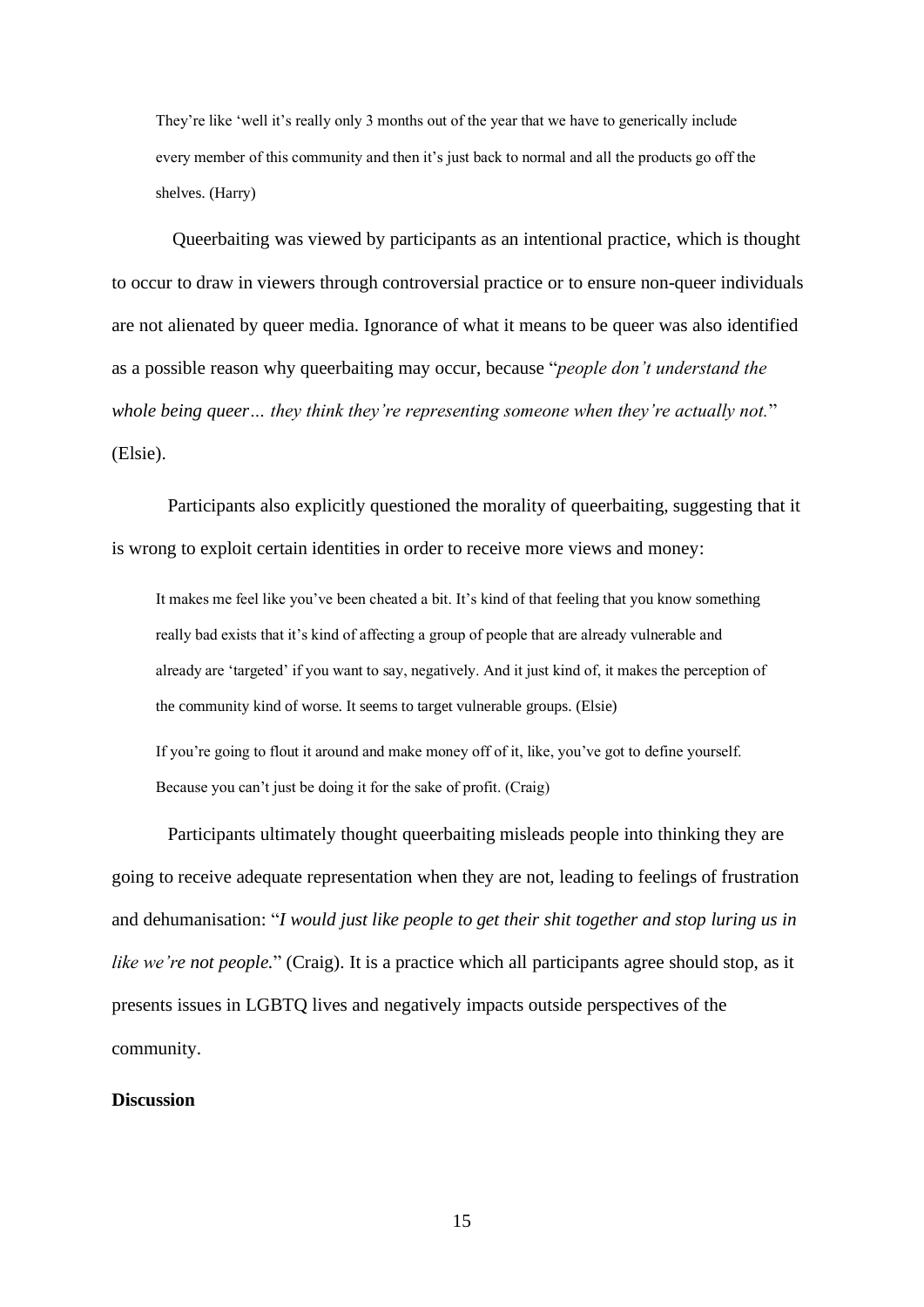In this study we explored queerbaiting experience in individuals who self-identify as LGBTQ. We found that participants generally view queerbaiting as a prevalent and exploitative multi-dimensional practice, which may be found in media, marketing and social interactions. Given participants highlighted the importance of queer media for developing identity and fostering acceptance, queerbaiting could be considered a threat to the usefulness and importance of queer media in particular.

## **A threat to identity development and acceptance**

Consistent with prior research (Gray, 2009), our results suggest that individuals seek out queer media to develop, disclose and feel valid in their identity. However, queerbaiting threatened the role that queer media plays in such identity development within participants, supporting the concept that merely existing in media is not enough (Scott, 2019). Furthermore, our results support the idea that media and culture have the power to change, inform and reaffirm identities, and also promote acceptance, consistent with prior research (Bond and Compton, 2019; Gray, 2009; Roach, 2018).

#### **A multi-dimensional phenomenon**

Given the importance of queer media, it is not surprising that our results show that individuals feel frustration, exploitation, and dehumanisation as a result of queerbaiting, which has been suggested in prior literature (Brennan, 2019). However, our results also suggest tensions in the definitions of and intentions underpinning media and behaviour viewed as queerbaiting (Brennan, 2018b). Whilst prior literature hints that only queer individuals might perceive media as queerbaiting, our results suggest that anyone may experience queerbaiting, regardless of their identity. Moreover, although some participants in our study defined queerbaiting as exclusive to TV or film plots and character – conforming to Nordin's (2015) definition – others suggested that queerbaiting can also be found in social interactions. This suggests that the practice of queer coding, outlined by Roach (2018), may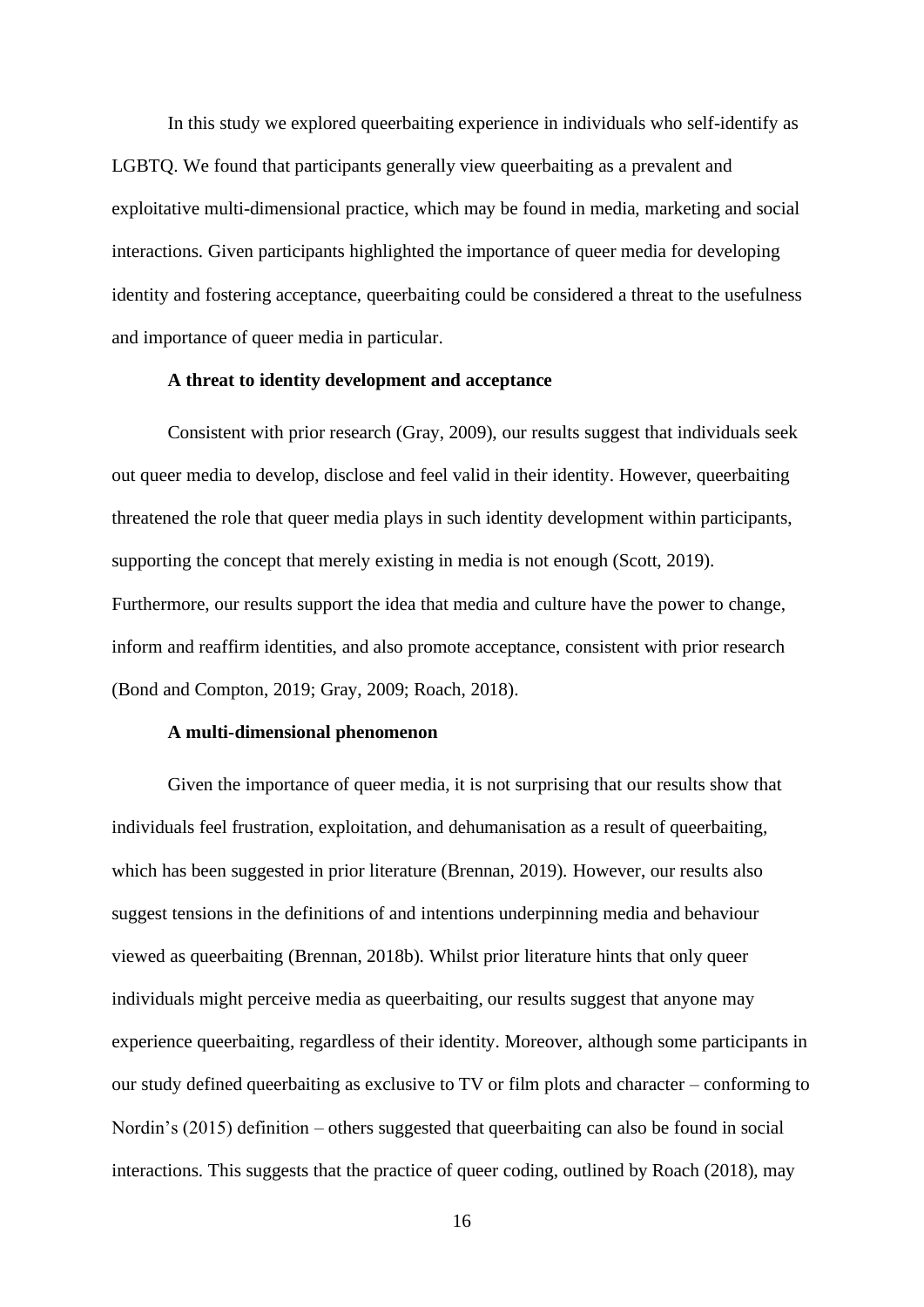not be confined to fictitious characters or celebrities, but can be adopted by any non-queer individual as a means to deceive queer individuals. Whilst this is not an entirely new practice, it is interesting that this is regarded as a form of queerbaiting not explicitly identified within the literature.

With regard to intentions underpinning queerbaiting, our results suggest that tensions exist. For example, in social interactions our results suggest that queerbaiting may occur due to a desire to fit in with LGBTQ individuals, or to entice a member of the community. In the media, our results suggest that it occurs to avoid the loss of non-queer viewers. These findings support theories of heteronormativity underpinning queerbaiting (Nordin, 2015). Combined with the diverse definitions previously highlighted, this suggests that queerbaiting should be conceived as a multi-dimensional phenomenon involving a diverse set of practices, with diverse intentions.

#### **A new taxonomy of queerbaiting**

Prior research indicates that queerbaiting may be found in various forms of media (Abidin, 2019), Furthermore, although concepts such as rainbow washing and queer coding exist within marketing and everyday social interactions respectively, neither have been explicitly labelled as queerbaiting. Given the multi-dimensional nature of queerbaiting experiences within participant accounts in this study, prior literature, and fan discourse, we propose a new taxonomy of queerbaiting with three major forms: consumer queerbaiting; cultural queerbaiting; and social queerbaiting (see Figure 2). These forms of queerbaiting may be found across platforms and different types of media, with some overlap in categorisation.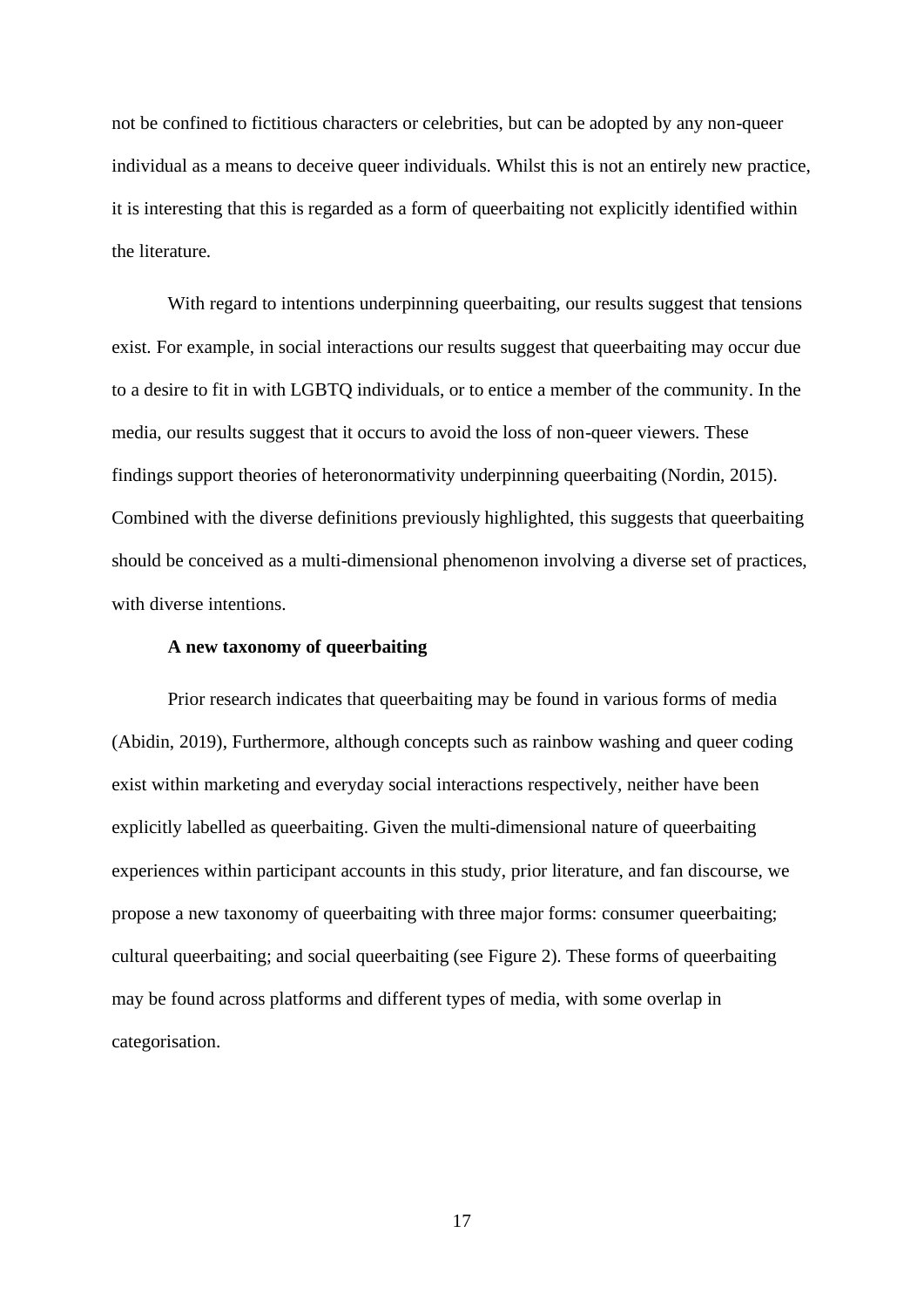

## *Figure 2. A new taxonomy of queerbaiting*

Cultural queerbaiting most closely encompasses practices related to the original, narrow definition of queerbaiting, in particular misrepresentation in narrative depictions. Social queerbaiting extends the term to encompass everyday encounters and what has been termed 'queer coding'. Consumer queerbaiting further extends the term to explicitly encompass commercial marketing practices such as rainbow washing. These categories should not be interpreted as discrete. In modern social and media landscapes, cultural, social and consumer practices intersect. Reflecting wider changes in social and media landscapes, it is clear that queerbaiting is no longer a practice confined to TV and print, but an umbrella term for situations where queer individuals feel a sense of exploitation or an ulterior motive in queer visibility and depictions. Our new taxonomy thus aims to deepen Brennan's (2019) broad definition of queerbaiting, noted previously. Recognition of the three major forms of queerbaiting, highlighted in our taxonomy, may improve understanding of queerbaiting and its effects in research and the diverse settings in which queerbaiting occurs. In explicitly extending the scope of queerbaiting, we hope to provide a framework in which the intersection of cultural, social and consumer queerbaiting practices can be better analysed.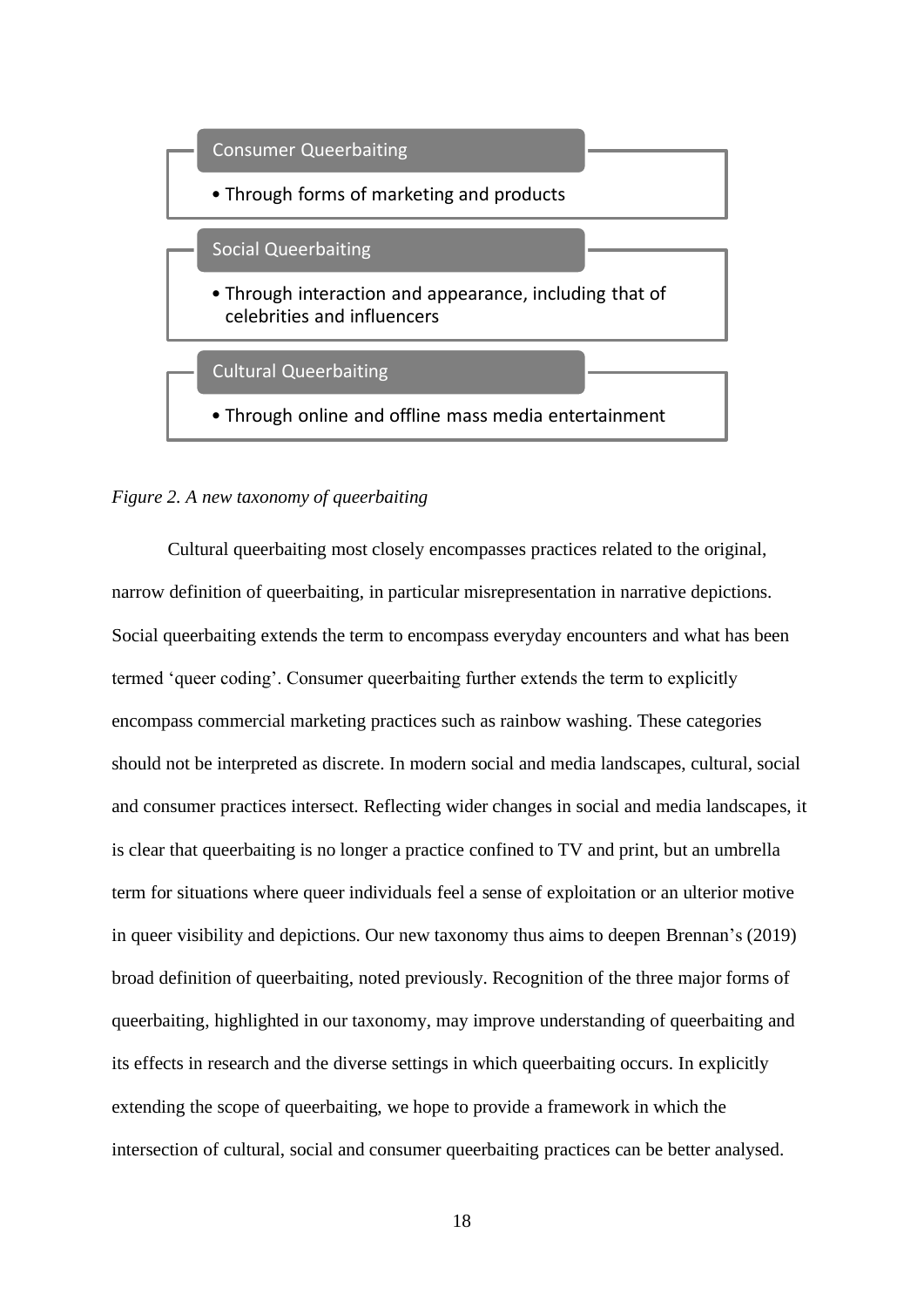We posit that it may be in the processes of intersection themselves that queerbaiting can be most effectively confronted and challenged.

#### **Strengths and limitations of the study**

Our study explored detailed first-hand experience of individuals who self-identify as LGBTQ, which provided a nuanced understanding of the phenomenon from within the LGBTQ community. However, our findings suggest that that anyone may experience queerbaiting, regardless of their identity, our study is limited by sampling only LGBTQ identifying individuals. Moreover, although we purposively recruited participants from outside new media, given the mean age of the participants it is possible that similar findings could have been achieved through studies in new media. Future studies may benefit from more diverse sampling to gain a wider perspective on queerbaiting, especially outside the LGBTQ community.

## **Conclusion**

We conducted a phenomenological exploration of the experiences of queerbaiting in those who self-identify as LGBTQ. Our results highlight the importance of queer media for developing identity and fostering acceptance, and the potential threat to this by the perceived prevalent and exploitative multi-dimensional practice of queerbaiting. We propose that queerbaiting is best conceived as an umbrella term, which we developed into a new taxonomy with three forms – consumer, cultural, and social queerbaiting. This taxonomy may improve understanding of queerbaiting for research and in the diverse settings in which queerbaiting occurs.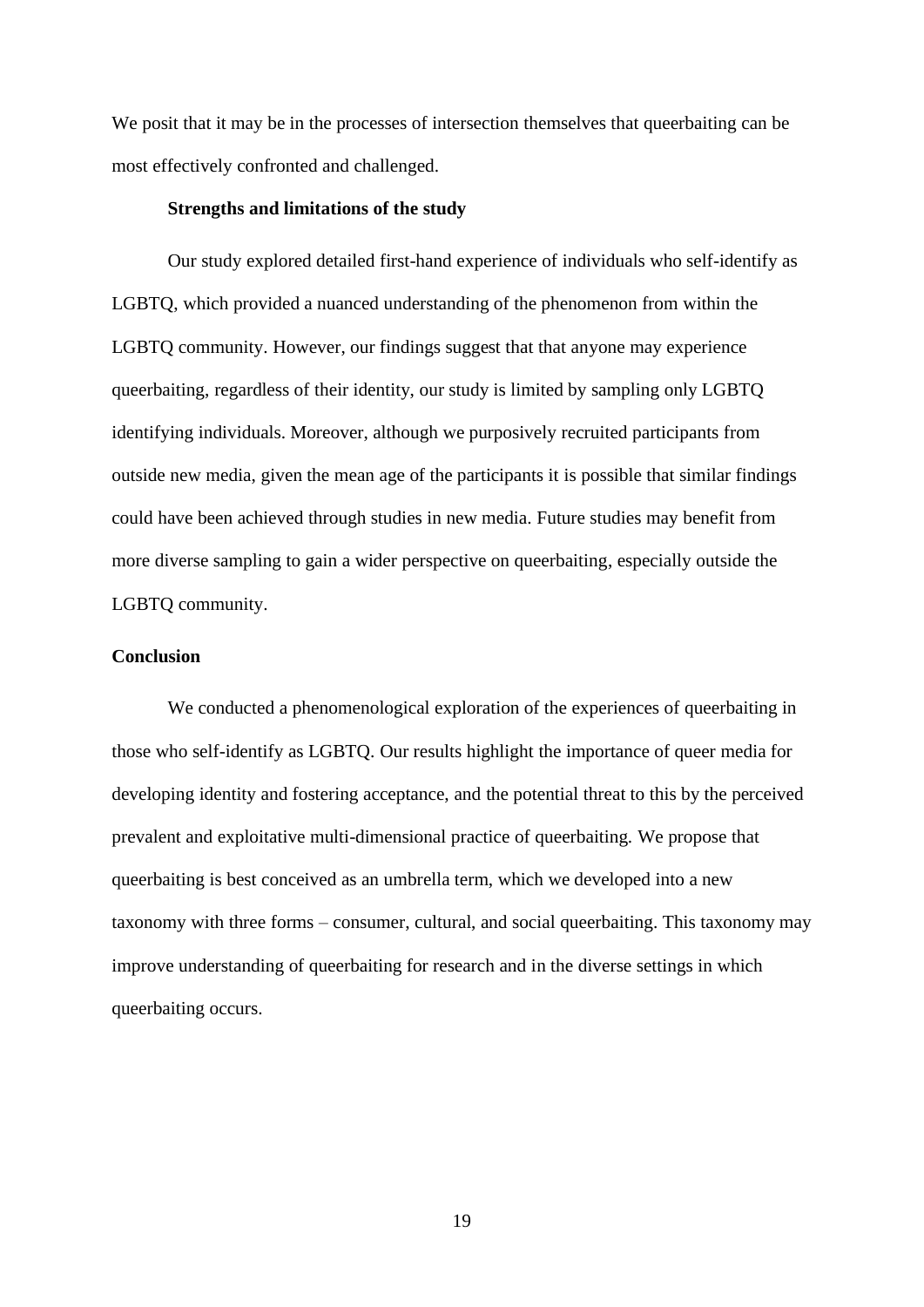# **Acknowledgements**

[None]

# **Declaration of interest statement**

No potential competing interest was reported by the authors.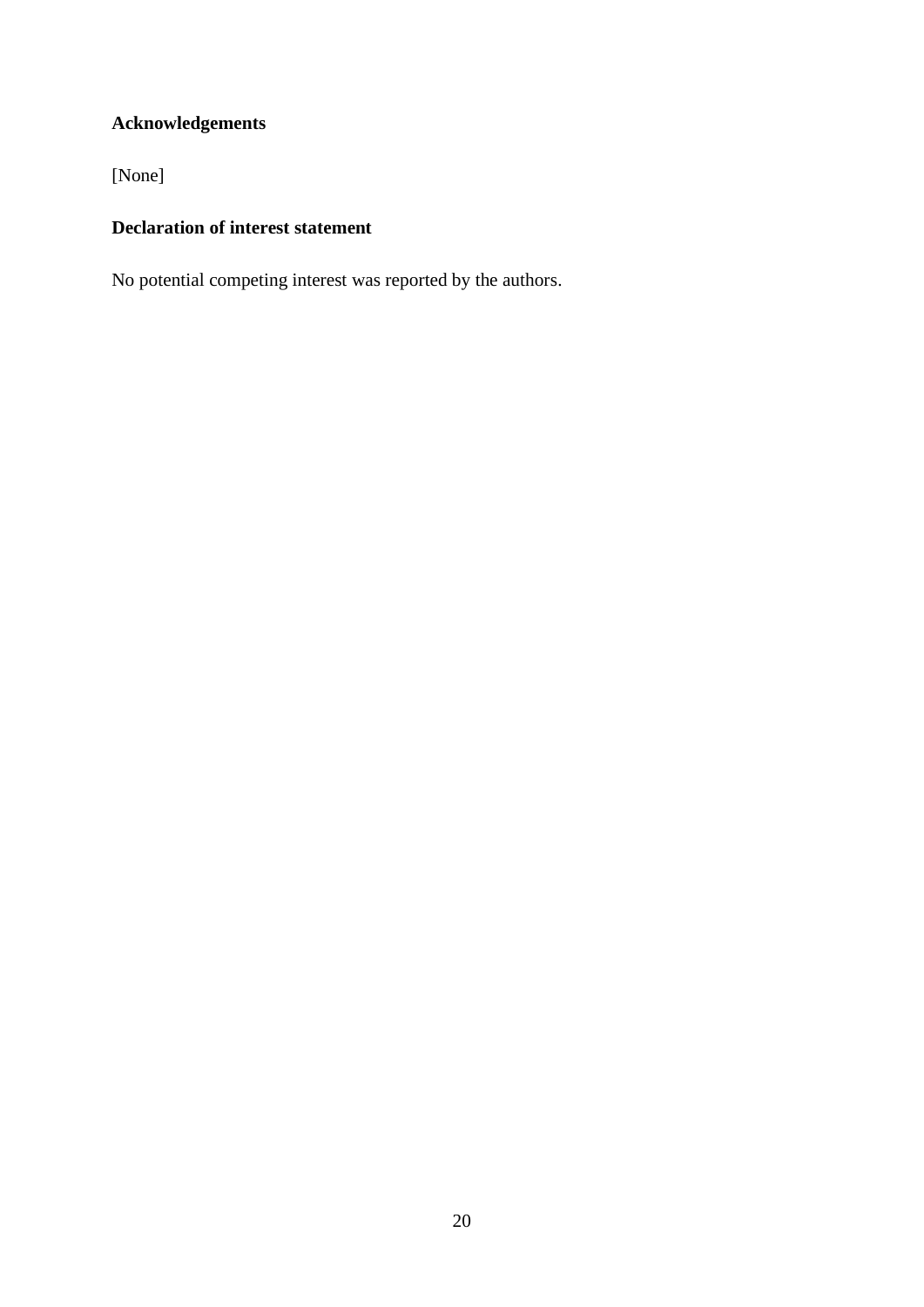## **References**

- Abraham, A. (2018). *Girl Talk! How Queer Pop Came Out.* The Guardian. https://www.theguardian.com/uk
- Abraham, A. (2019). *Why Culture's 'Queerbaiting' Leaves me Cold.* The Guardian. https://www.theguardian.com/uk
- Almeida, J., Johnson, R. M., Corliss, H. L., Molnar, B. E., & Azrael, D. (2009). Emotional Distress Among LGBT Youth: The influence of perceived discrimination based on sexual orientation. *Journal of Youth and Adolescence*, 38(7), 1001-1014. https://doi.org/10.1007/s10964-009-9397-9
- Avila-Saavedra, G. (2009). Nothing queer about queer television: Televised construction of gay masculinities. *Media, Culture & Society*, 31(1), 5-21. https://doi/10.1177/0163443708098243
- Ayoub, P. M., & Garretson, J. (2017). Getting the message out: Media context and global changes in attitudes toward homosexuality. *Comparative Political Studies*, 50(8), 1055-1085. https://doi.org/10.1177%2F0010414016666836
- Bolton, S. L., & Sareen, J. (2011). Sexual Orientation and its Relation to Mental Disorders and Suicide Attempts: Findings from a nationally representative sample. *The Canadian Journal of Psychiatry*, 56(1), 35-43. https://doi.org/10.1177/070674371105600107
- Bond, B. J., Hefner, V., & Drogos, K. L. (2009). Information-Seeking Practices During the Sexual Development of Lesbian, Gay, and Bisexual individuals: The influence and effects of coming out in a mediated environment. *Sexuality & Culture*, 13(1), 32-50. https://doi.org/10.1007/s12119-008-9041-y.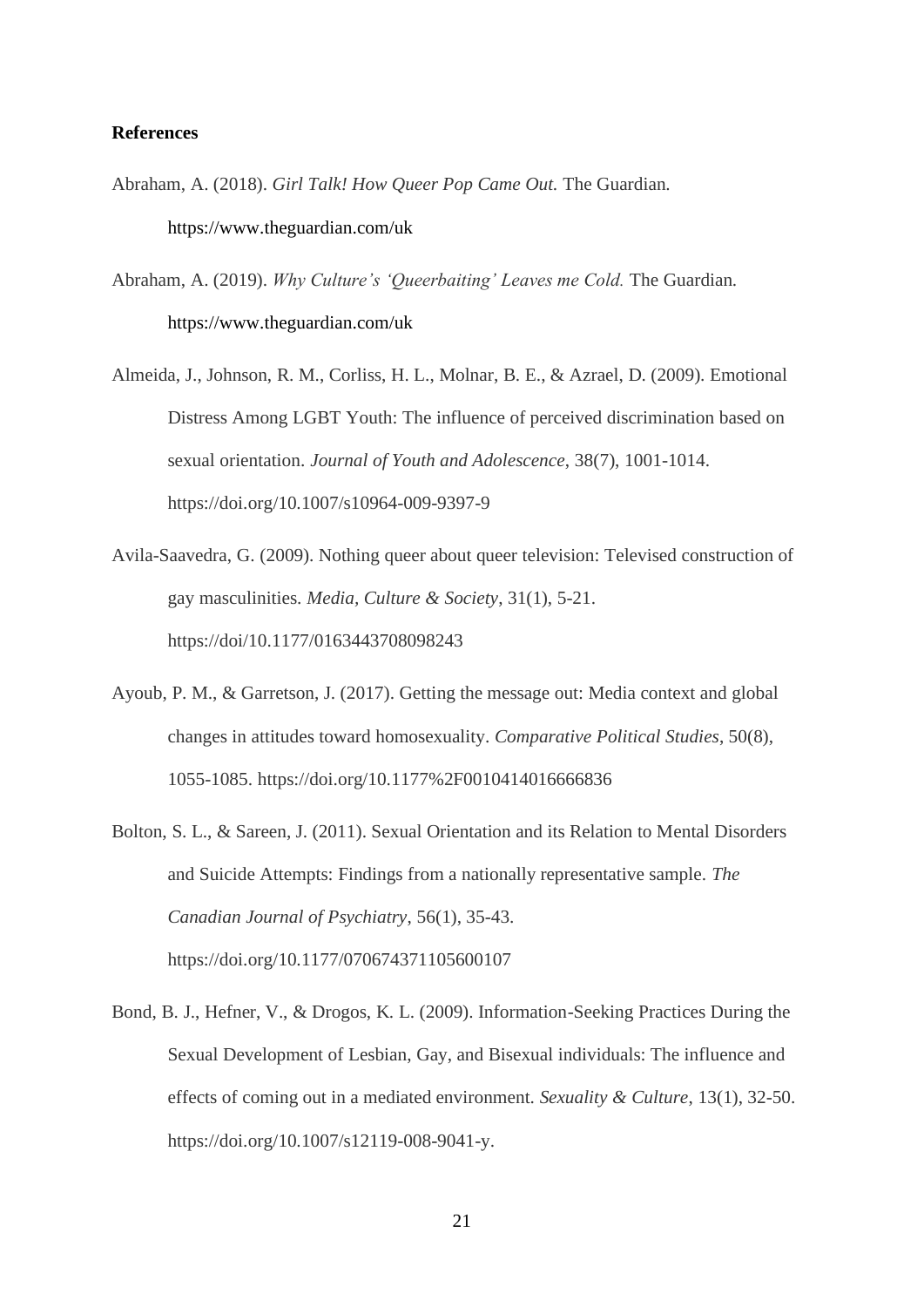Bond, B. J., & Compton, B. L. (2015). Gay On-Screen: The relationship between exposure to gay characters on television and heterosexual audiences' endorsement of gay equality. *Journal of Broadcasting & Electronic Media*, 59(4), 717-732. https://doi.org/10.1080/08838151.2015.1093485

Bradford, N. J., DeWitt, J., Decker, J., Berg, D. R., Spencer, K. G., & Ross, M. W. (2019). Sex Education and Transgender youth: 'Trust means material by and for queer and Trans People'. *Sex Education*, 19(1), 84-98. https://doi.org/10.1080/14681811.2018.1478808.

- Bradlow, J., Bartram, F., Guasp, A., & Jadva, V. (2017). *School Report: The experiences of lesbian, gay, bisexual, and transgender young people in Britain's schools in 2017.* Stonewall.
- Braun, V., & Clarke, V. (2006). Using Thematic Analysis in Psychology. *Qualitative Research in Psychology*, 3(2), 77-101. https://doi.org/10.1191/1478088706qp063oa
- Brennan, J. (2018a). Queerbaiting: The 'playful' possibilities of homoeroticism. *International Journal of Cultural Studies,* 21(2), 189– 206. https://doi.org/10.1177/1367877916631050
- Brennan, J. (2018b). Introduction: Queerbaiting. *The Journal of Fandom Studies*, 6(2), 105- 113. https://doi.org/10.1386/jfs.6.2.105\_2
- Brennan, J. (2019). *Queerbaiting and Fandom: Teasing Fans through Homoerotic Possibilities*. University of Iowa Press. https://doi.org/10.2307/j.ctvrs8xtj
- Bridges, E. (2018). A Genealogy of Queerbaiting: Legal codes, production codes, 'bury your gays' and 'The 100 mess'. *The Journal of Fandom Studies*, 6(2), 115-132. https://doi.org/10.1386/jfs.6.2.115\_1

Bronski, M. (1984). *Culture Clash: The Making of Gay Sensibility*. Boston: South End Press.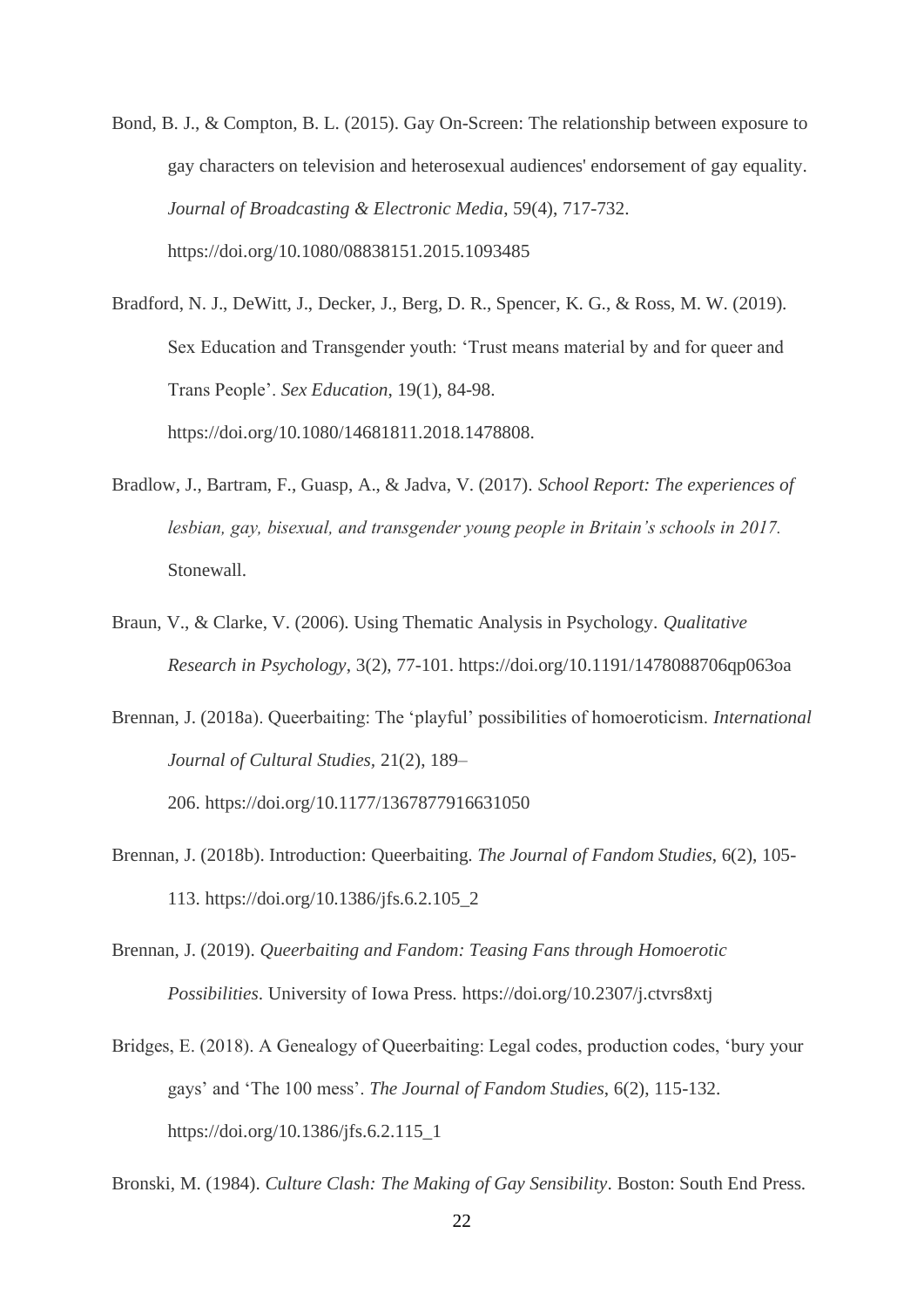- Campbell, R., & Wasco, S. M. (2000). Feminist Approaches to Social Science: Epistemological and methodological tenets. *American Journal of Community Psychology*, 28(6), 773-791. https://doi.org/10.1023/A:1005159716099
- Chambers, C. (2017). LGBTQ Representation in the Media. *Human Sexuality, It Goes with The Flow*. https://sites.psu.edu/
- Chu, Y. (2017). LGBT Representations on Facebook: Representations of the Self and the Content. [Master's thesis, Jönköping University]. [http://www.diva](http://www.diva-portal.org/smash/get/diva2:1113991/FULLTEXT01.pdf)[portal.org/smash/get/diva2:1113991/FULLTEXT01.pdf](http://www.diva-portal.org/smash/get/diva2:1113991/FULLTEXT01.pdf)
- Cook, C. (2018) *A content analysis of LGBT representation on broadcast and streaming television.* [Honours thesis, University of Tennessee at Chattanooga]. https://scholar.utc.edu/honors-theses/128
- Cowan, K., & Valentine, G. (2006). *The BBCs Portrayal of Lesbian and Gay People.* Stonewall. https://BBC.co.uk
- Creswell, J. W., & Poth, C. N. (2016). *Qualitative Inquiry and Research Design: Choosing among five approaches*. Sage publications.
- Crockett, J. E., Cashwell, C. S., Marszalek, J. F., & Willis, B. T. (2018). A Phenomenological Inquiry of Identity Development, Same‐Sex Attraction, and Religious Upbringing. *Counselling and Values*, 63(1), 91-109. https://doi.org/10.1002/cvj.12075
- Ennis, D. (2019). *Don't Let That Rainbow Logo Fool You: These 9 corporations donated millions to anti-gay politicians.* Forbes. https://forbes.com
- Gillig, T., & Murphy, S. (2016). Fostering support for LGBTQ youth? The effects of a gay adolescent media portrayal on young viewers*. International Journal of Communication*, 10, 23. https://ijoc.org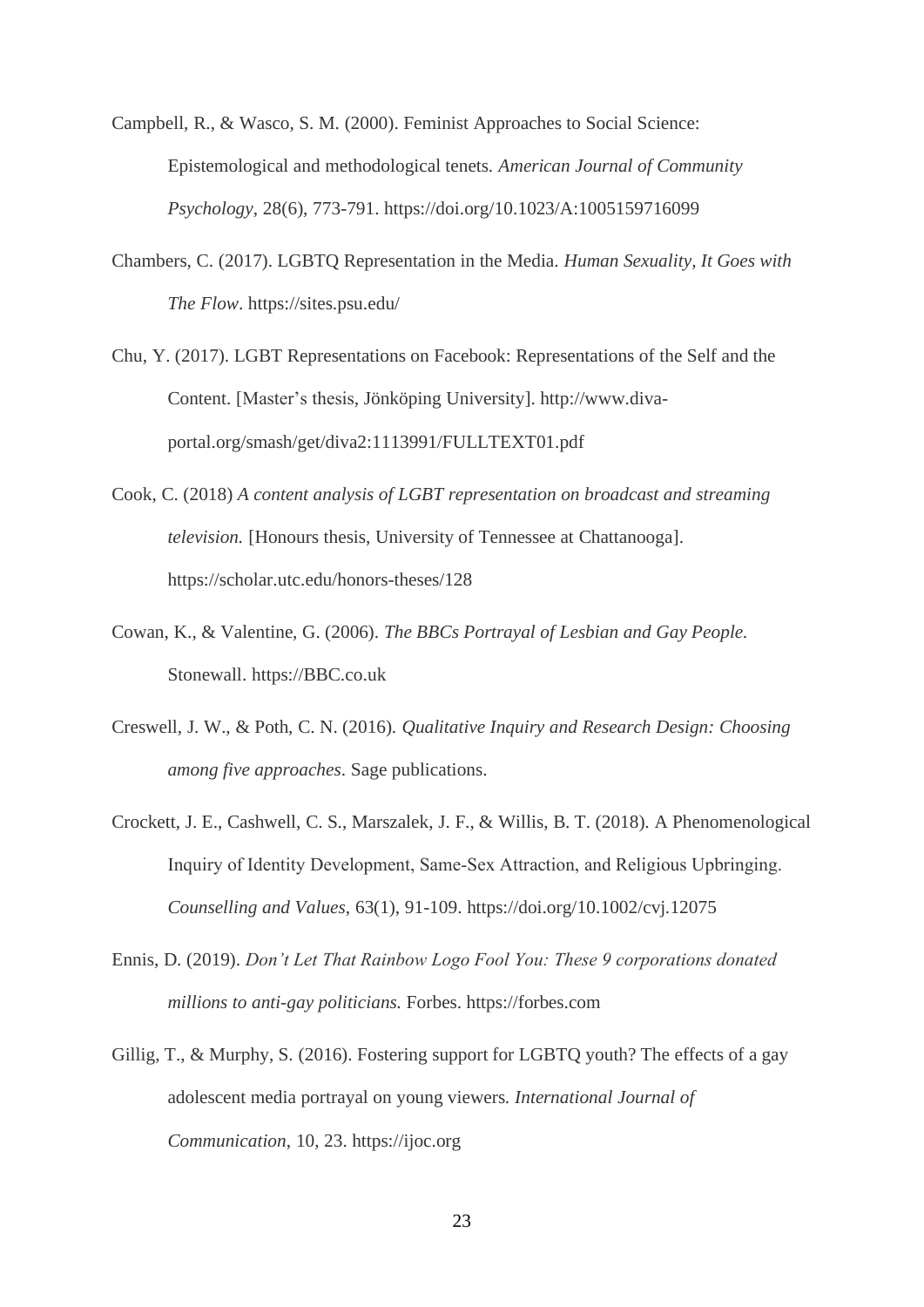- GLADD. (2005). Where We Are On TV: GLADD's annual report on LGBTQ inclusion. https://www.glaad.org
- GLADD. (2018). Where We Are On TV: GLADD's annual report on LGBTQ inclusion. http://glaad.org
- GLADD. (2019). Where Are We On TV: GLADD's annual report on LGBTQ inclusion. https://www.glaad.org
- Guiltenane, C. (2018). *12 LGBTQ+ Films With – Gasp! – Happy Endings.* DigitalSpy. http://www.digitalspy.com/

Hicklin, A. (2012). *Power of The Pink Pound.* Financial Times. https://ft.com

- Hulan, H. (2017). Bury Your Gays: History, usage, and context. *McNair Scholars Journal*, 21(1), 6. https://scholarworks.gvsu.edu/mcnair/vol21/iss1/6/
- Jacobs, L., & Meeusen, C. (2020). Coming Out of the Closet, Also on the News? A Longitudinal Content Analysis of Patterns in Visibility, Tone and Framing of LGBTs on Television News (1986-2017). *Journal of Homosexuality*, 1-25. https://doi.org/10.1080/00918369.2020.1733352
- LaSala, M. C. (2003). When Interviewing "Family" Maximizing the Insider Advantage in the Qualitative Study of Lesbians and Gay Men. *Journal of Gay & Lesbian Social Services*, 15(1-2), 15-30. https://doi.org/10.1300/J041v15n01\_02
- Law, M., Mathai, A., Veinot, P., Webster, F., & Mylopoulos, M. (2015). Exploring Lesbian, Gay, Bisexual and Queer (LGBQ) People's Experiences with Disclosure of Sexual Identity to Primary Care Physicians: A qualitative study. *BMC family practice*, 16(1), 175. https://doi.org/10.1186/s12875-015-0389-4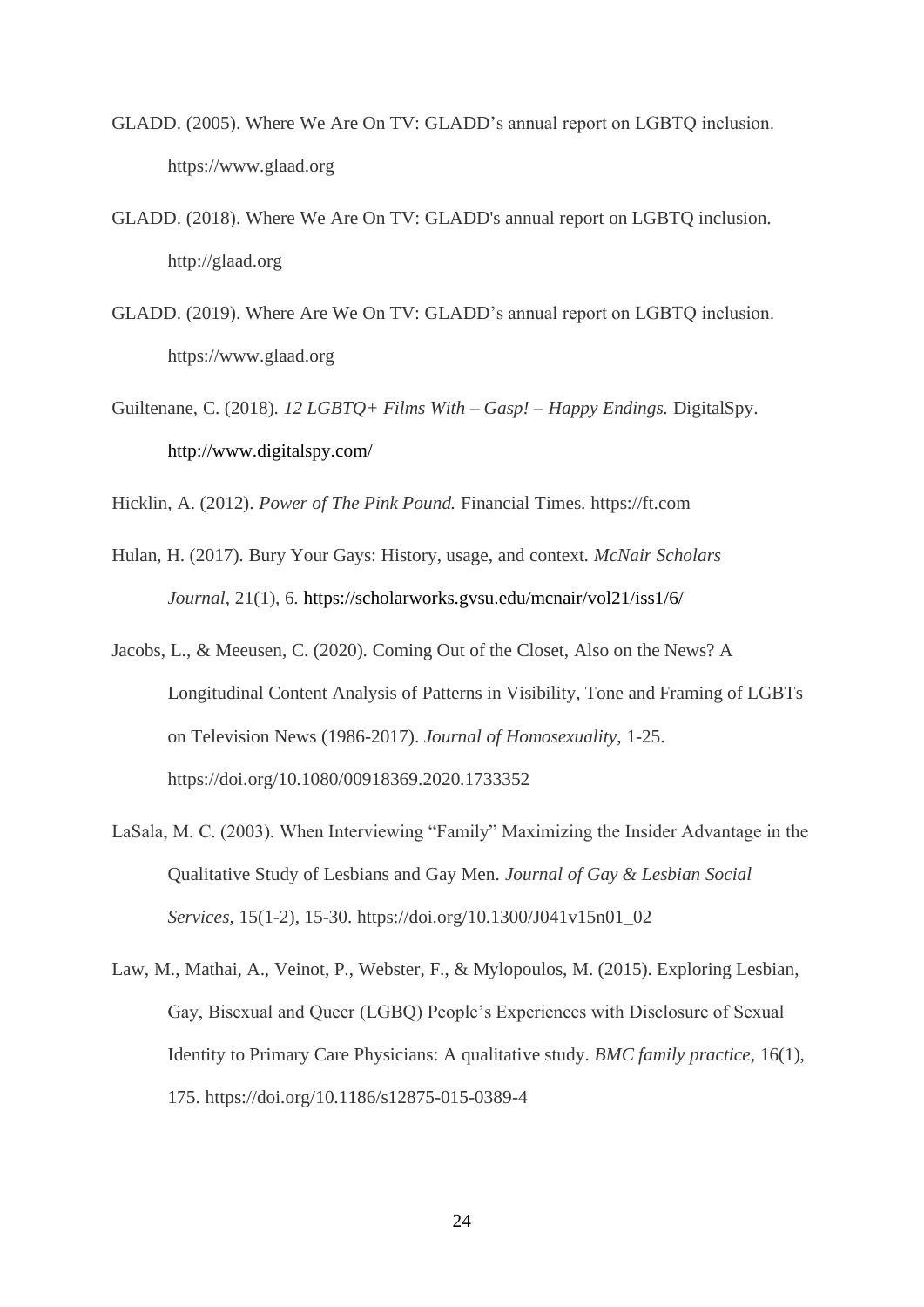- Maguire, M., & Delahunt, B. (2017). Doing a Thematic Analysis: A practical, step-by-step guide for learning and teaching scholars. AISHE-J: *The All Ireland Journal of Teaching and Learning in Higher Education*, 9(3). https://ojs.aishe.org/index.php/aishe-j/article/view/335
- Marcoux, N. (2020). *LGBTQ+ Books with Happy Endings*. YA Hotline. https://ojs.library.dal.ca/YAHS
- McDonald, J. (2013). Coming Out in The Field: A queer reflexive account of shifting researcher identity. *Management Learning*, 44(2), 127–143. https://doi.org/10.1177/1350507612473711
- McInroy, L. B., & Craig, S. L. (2017). Perspectives of LGBTQ Emerging Adults on the Depiction and Impact of LGBTQ Media Representation. *Journal of Youth Studies*, 20(1), 32-46. https://doi.org/10.1080/13676261.2016.1184243.
- Megarry, D. (2019). *13 Amazing LGBTQ Films That Actually Have a Happy Ending* GayTimes. https://www.gaytimes.co.uk/
- Neubauer, B. E., Witkop, C. T., & Varpio, L. (2019). How Phenomenology Can Help us Learn From the Experiences of Others. *Perspectives on medical education*, 8(2), 90– 97. https://doi.org/10.1007/s40037-019-0509-2
- Ng, E. (2017). Between text, paratext, and context: Queerbaiting and the contemporary media landscape. *Transformative Works and Cultures,* 24(0). https://doi.org/10.3983/twc.2017.0917
- Nölke, A. I. (2018). Making diversity conform? An intersectional, longitudinal analysis of LGBT-specific mainstream media advertisements. *Journal of Homosexuality*, 65(2), 224-255. https://doi.org/10.1080/00918369.2017.1314163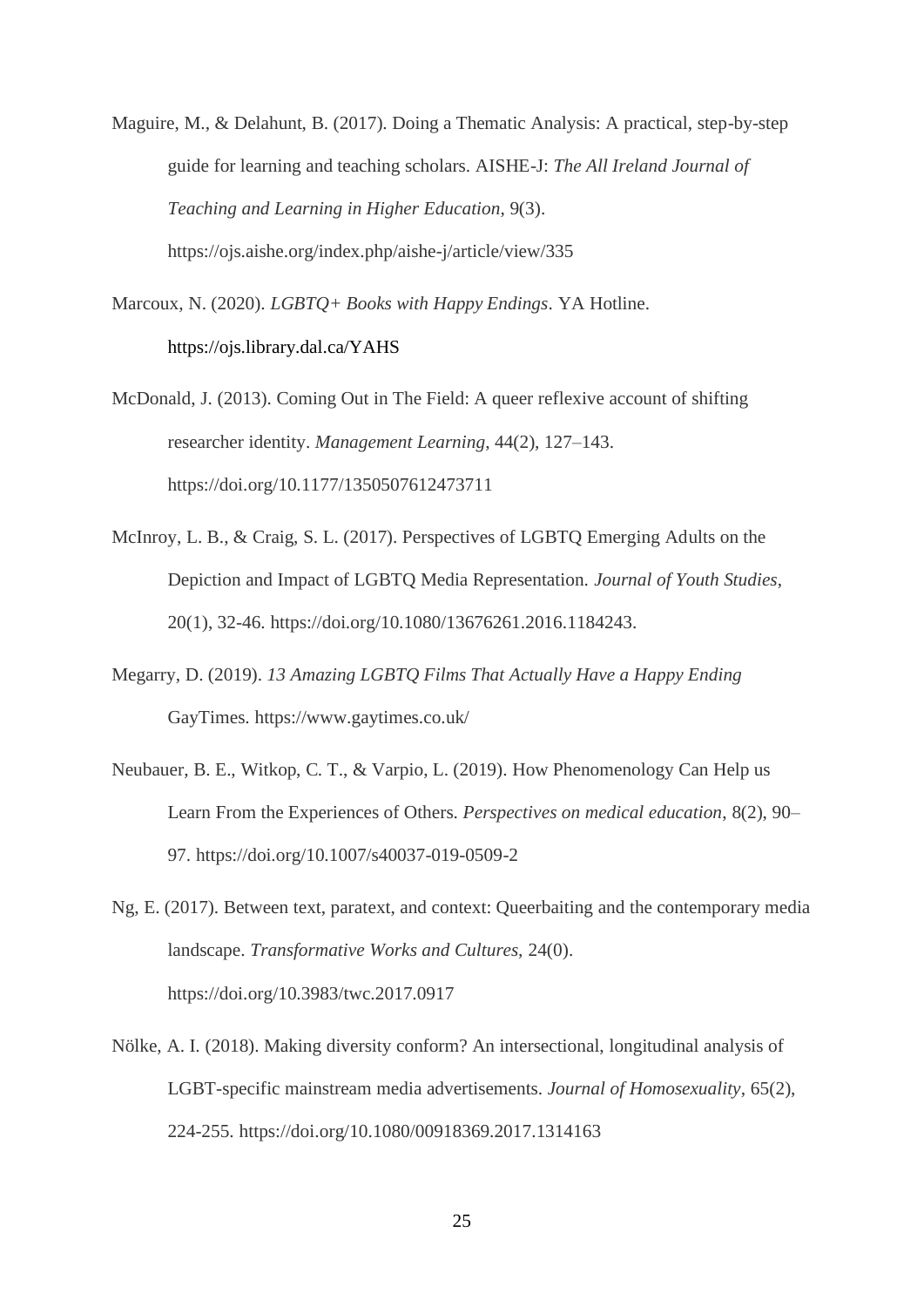- Nordin, E. (2015). *From Queer Reading to Queerbaiting: The battle over the polysemic text and the power of hermeneutics,* [Master's Thesis, Stockholm University]. http://www.diva-portal.org/smash/get/diva2:839802/fulltext01.pdf.
- Oakenfull, G. K., McCarthy, M. S., & Greenlee, T. B. (2008). Targeting a Minority without Alienating the Majority: Advertising to Gays and Lesbians in Mainstream Media. *Journal of Advertising Research* 48 (2): 191–198. https://doi.org/10.2501/S0021849908080239
- Paceley, M. S., & Flynn, K. (2012). Media representations of bullying toward queer youth: Gender, race, and age discrepancies. *Journal of LGBT Youth*, 9(4), 340-356. https://doi.org/10.1080/19361653.2012.714187
- Ritschel, C. (2019). *Queer-baiting: What is it and why is it harmful?* Independent. https://independent.co.uk

Roach, E. E. (2018). The Homoerotics of the Boyband, Queerbaiting and RPF in Pop Music fandoms. *The Journal of Fandom Studies*, 6(2), 167-186. https://doi.org/10.1386/jfs.6.2.167\_1

- Santen, V. K. (2015). *On the Fetishization of Gay Men by Women in the Slash Community.* The Mary Sue. https://themarysue.com
- Sanz López, J. M. (2018). Shaping LGBTQ Identities: Western Media Representations and LGBTQ People's Perceptions in Rural Spain. *Journal of Homosexuality*, 65(13), 1817-1837. https://doi.org/10.1080/00918369.2017.1390812
- Schmitz, R. M., Tyler, K. A., & Robinson, B. A. (2019). "To Get the Word Out": LGBTQ+ young adults' motivations for participating in qualitative research studies. *Journal of Gay & Lesbian Social Services*, 31(2), 242-265. https://doi.org[/10.1080/10538720.2019.1567430](https://doi.org/10.1080/10538720.2019.1567430)